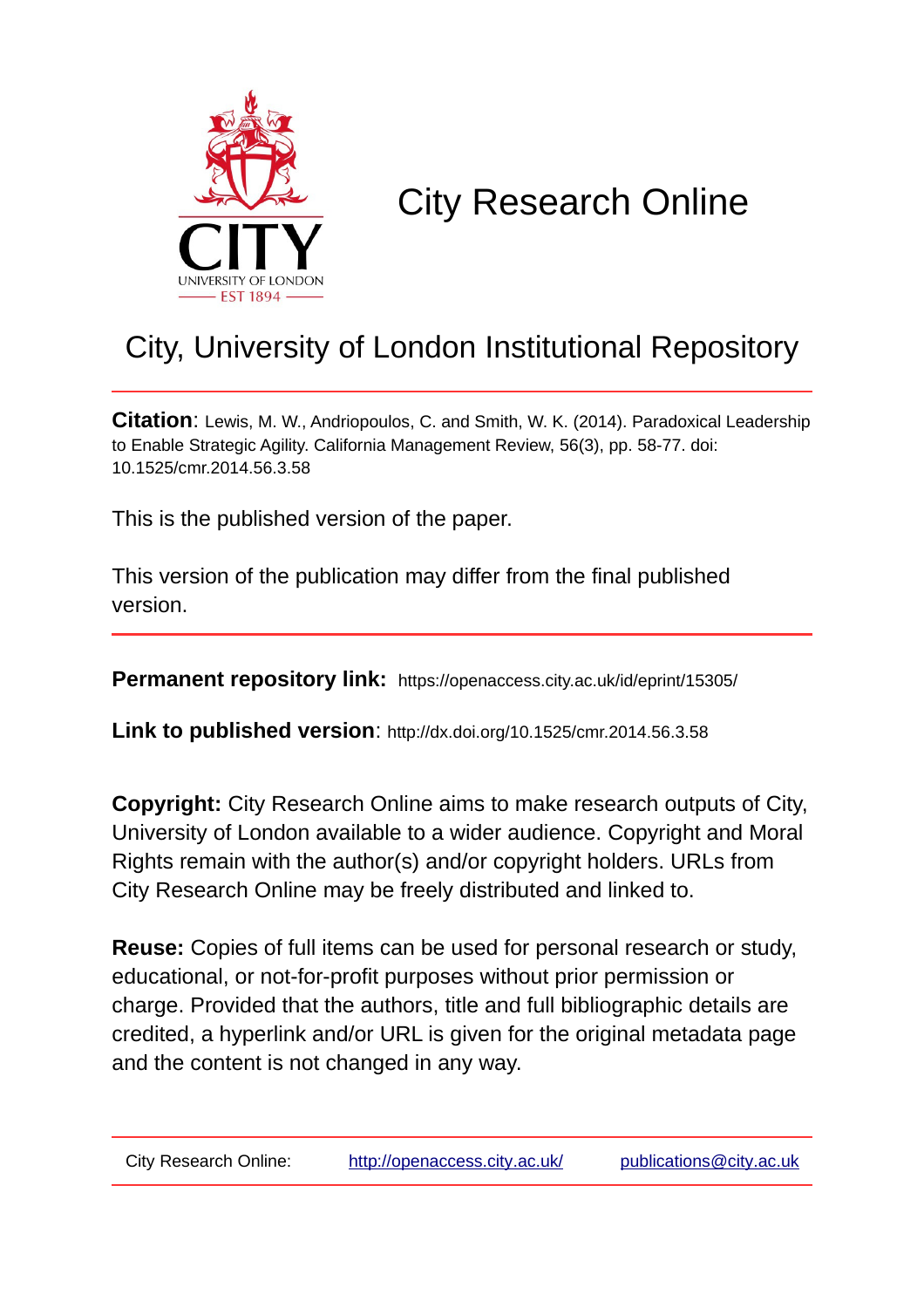# Paradoxical Leadership to Enable Strategic Agility

Marianne W. Lewis Constantine Andriopoulos Wendy K. Smith

Strategic agility evokes contradictions, such as stability-flexibility, commitment-change, and established routinesnovel approaches. These competing demands pose challenges that require paradoxical leadership—practices seeking creative, both/and solutions that can enable fast-paced, adaptable decision making. Why is managing paradox critical to strategic agility? And which practices enable leaders to effectively manage tensions? This article describes the paradoxical nature of strategic agility. Drawing from data from five firms, Astro Studios, Digital Divide Data, IBM Global Services Canada, Lego, and Unilever, it proposes leadership practices to effectively respond to these challenges. (Keywords: Strategic Management, Leadership, Case Study)

"The difference between average and outstanding firms is an 'AND Mentality'. We must find and create tensions—force people into different space for thinking...This is not just a performance issue but a survival issue, because managing paradox helps foster creativity and high performance."—Paul Polman, CEO, Unilever

In hypercompetitive environments, organizational survival depends on strategic agility—flexible, mindful responses to constantly changing environments. Strategic agility is inherently contradictory. Being strategic depends n hypercompetitive environments, organizational survival depends on strategic agility—flexible, mindful responses to constantly changing environments. Strategic agility is inherently contradictory. Being strategic depends on a stable, unwavering commitment to a future vision, and tions are adaptable and nimble, applying emergent decision making and novel approaches as needed. As Doz and Kosonen argue, "Strategic agility is a conundrum…a real-life, hard to resolve contradiction for corporate leaders and their executive teams."<sup>1</sup>

Leadership is central to managing tensions of strategic agility. At a University of California, Berkeley, seminar in 2003, foundational scholars and business executives examined varied views and capabilities of leadership.<sup>2</sup> They defined leadership as both a dynamic competence and a relational process. Leadership entails the ability to identify and leverage opportunities and threats, and to exploit internal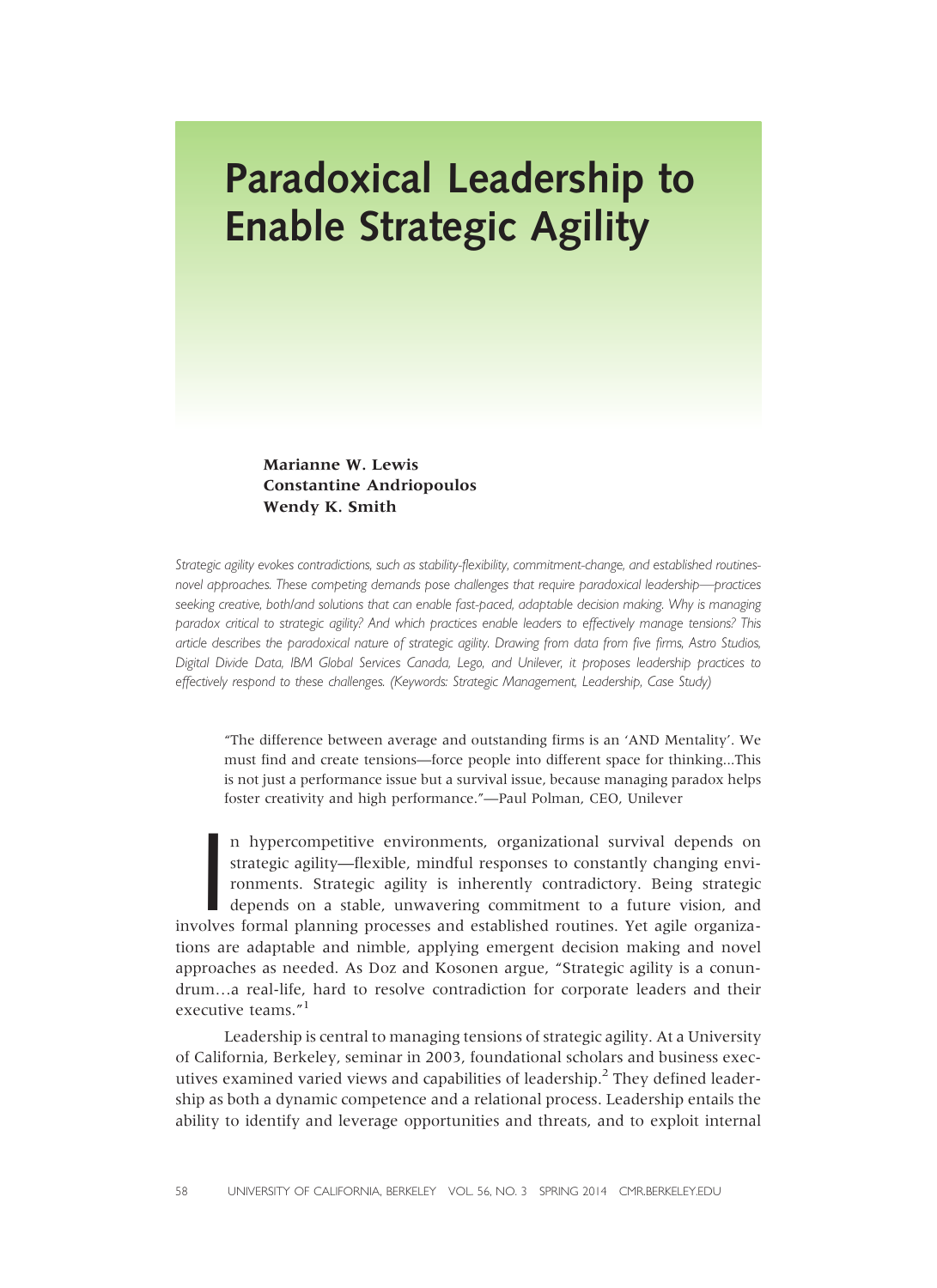Marianne W. Lewis is Professor of Management at the Lindner College of Business at the University of Cincinnati. <Marianne.Lewis@uc.edu>

Constantine Andriopoulos is Professor of Strategy at Cardiff Business School at Cardiff University. <andriopoulosc@cardiff. ac.uk>

Wendy K. Smith is Assistant Professor of Management at the Lerner College of Business and Economics at the University of Delaware. <smithw@udel.edu>

and external competencies. Most critical in contexts of great uncertainty, leaders set a vision for their followers, foster commitment to its execution, and fuel imagination in the process of meeting rising and often contradictory demands. Top management drives such efforts, and is the focus of our work. Yet CEO vision and directives must permeate the firm, enabled by others' leadership across levels of the organization. While the board advises and monitors executives' efforts, middle managers feed operational insights upwards and ensure implementation downwards.

Yet effectively meeting the competing demands of strategic agility challenges leaders. Formal processes enable disciplined resource commitments, while fast-paced and decisive efforts help leaders anticipate change. Each element taken alone can be detrimental. Excessive strategic planning raises the danger of inertia, as competitive advantages become entrenched, inhibiting responsiveness. Likewise, single-minded attention to change can frustrate the development of core capabilities that provide the foundation for adaptation and learning. Leaders must have the skills to recognize and engage these tensions. Yet such inconsistencies create ambiguity and uncertainty, often sparking anxiety and defensiveness.

Global Services Canada, a multibillion-dollar IBM strategic business unit, illustrates the leadership tensions associated with strategic agility.<sup>3</sup> From 1995 to 2000, Global Services Canada (IGS Canada) maintained strategic commitments to the business plan of their cash cow, Strategic Outsourcing, even as the market shifted to more professional services. In 2000, as the new, top executive of IGS Canada, Rick Horton faced declining market share, dissatisfied customers (with their top customer, representing 10% of their business, about to drop the account), and extensive leadership team conflict. By the time he left in 2003, IGS Canada had demonstrated impressive strategic agility. Horton rebuilt the Strategic Outsourcing business, while building a professional services business and institutionalizing ongoing exploration of new models. He also developed trust, respect, and unity among top managers. Such agility required leadership skills to effectively engage competing strategic demands—honoring stability while seeking change, demanding strong commitments while driving flexibility, and encouraging individual leadership contributions while expecting teamwork.

Rick Horton's challenges are being repeated across industry sectors. Top executives seeking to achieve strategic agility find themselves grappling with conflicting demands.<sup>4</sup> While studies of complexity, ambidexterity, and dualities have offered insights into managing tensions, our work examines how paradox may leverage and extend these understandings and offer specific leadership practices that enable strategic agility.<sup>5</sup>

A paradox denotes a particularly challenging tension—contradictory, yet interrelated elements that exist simultaneously and persist over time.<sup>6</sup> Managing paradox seeks "both/and" alternatives that may foster novelty, creativity, and long-term sustainability.<sup>7</sup> As Unilever CEO Paul Polman stressed in our opening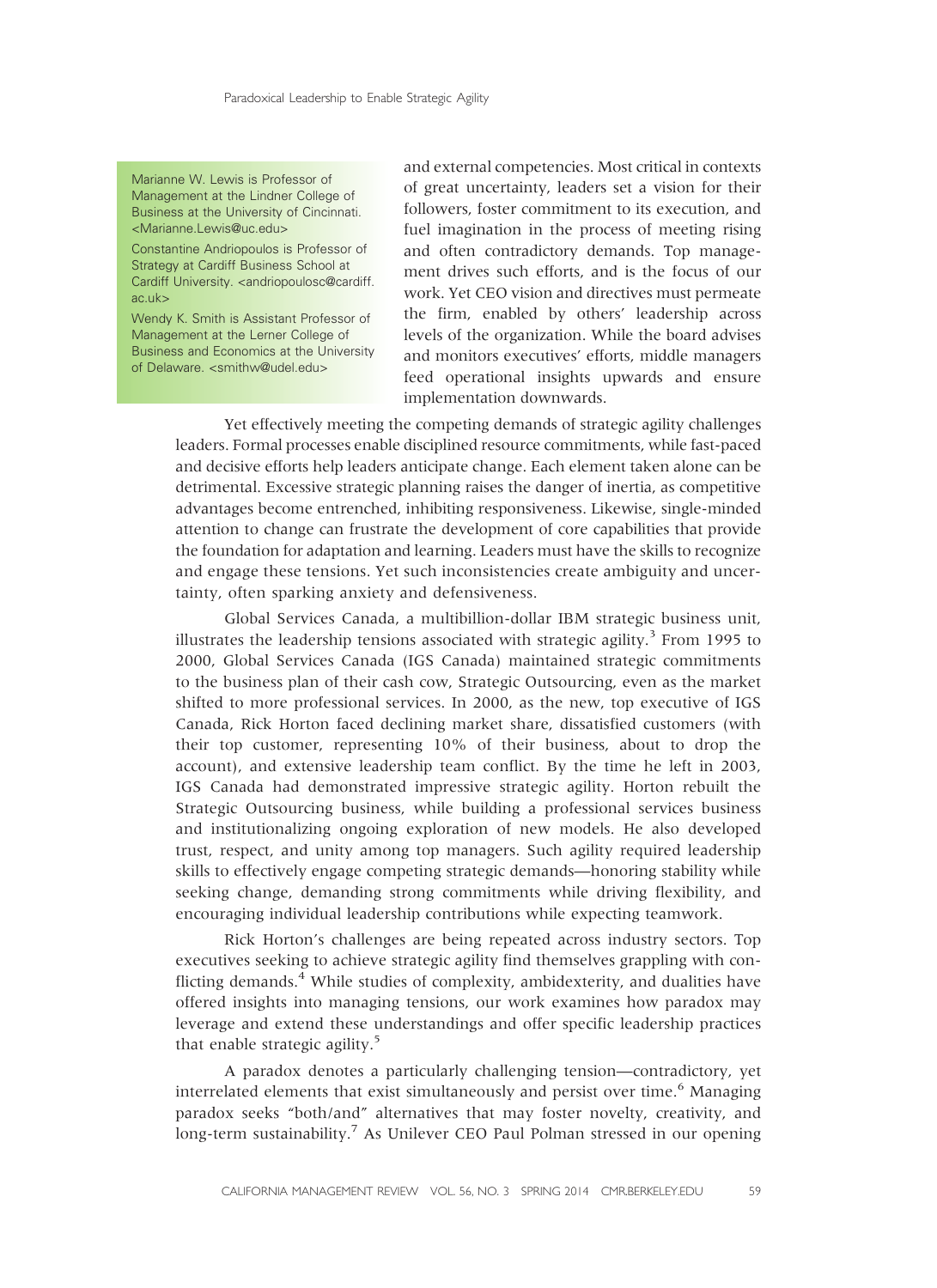quote, understanding paradox may hold a key to coping with, and even excelling in the face of, strategic tensions. Yet, despite such calls, leaders are left with several questions, such as: How can a paradoxical approach to tensions enable strategic agility? What can leaders do to adopt a paradoxical approach?

To explore these questions, we integrate existing paradox research with data from five leading firms that effectively manage paradox to achieve strategic agility: Astro Studios, Digital Divide Data, IBM Global Services Canada, Lego, and Unilever. Despite their varied contexts, the leaders in these firms share practices that enable them to seek creative, both/and solutions. These case studies reveal five paradoxical leadership practices that enable strategic agility:

- § Value paradoxes as vital ingredient of high performance.
- § Proactively identify and raise tensions.
- Avoid traps of anxiety and defensiveness.
- § Consistently communicate a both/and vision.
- § Separate efforts to focus on both sides of a paradox.

### Paradoxical Tensions and Strategic Agility

#### Paradoxical Roots of Strategic Agility

Strategic agility enables firms to flexibly respond to complex, global, and dynamic environments. Yet achieving strategic agility is challenging, in part, because of inherent contradictions. Building capabilities for organizational renewal requires, on the one hand, formal strategic planning to lay the groundwork for competitive advantage. Strategic commitments allocate resources to build core competencies and provide a base from which firms can learn and adapt. On the other hand, agility demands strategic flexibility, quick and innovative responses to the dynamic competitive landscape. Such changes help firms cope with technological discontinuities to anticipate market trends and disruptions. Moreover, achieving strategic agility often means attending to multiple, often contradictory demands—innovation and efficiency, global demands and local markets, and social missions and financial outcomes.8 Toyota's Production System, for example, achieves flexibility, creativity, and novelty through efficient, planned, and bureaucratic tasks and routines.<sup>9</sup>

Moreover, studies suggest that contradictions underlie the three capabilities involved in strategic agility—strategic sensitivity, leadership unity, and resource fluidity.<sup>10</sup> Strategic sensitivity involves being alert and able to integrate new possibilities, but it raises tensions such as needing to learn from and let go of experience, look forward and backward, and engage ideas from the top down and bottom  $up^{11}$ . As Doz and Kosonen highlight, strategic sensitivity "is fostered by the combination of a strong externally oriented and internally participative strategy process, a high level of tension and attentiveness and a rich, intense, and open dialogue."<sup>12</sup> Leadership unity involves bold and fast strategic decision making, demonstrating strong commitment from top management, as well as from their board and middle managers, and raises tensions between individuality and teamwork. Achieving leadership unity depends on collectivity, including convergent thinking, homogenous perspectives, and collective agreements. However, effective decision making also honors diverse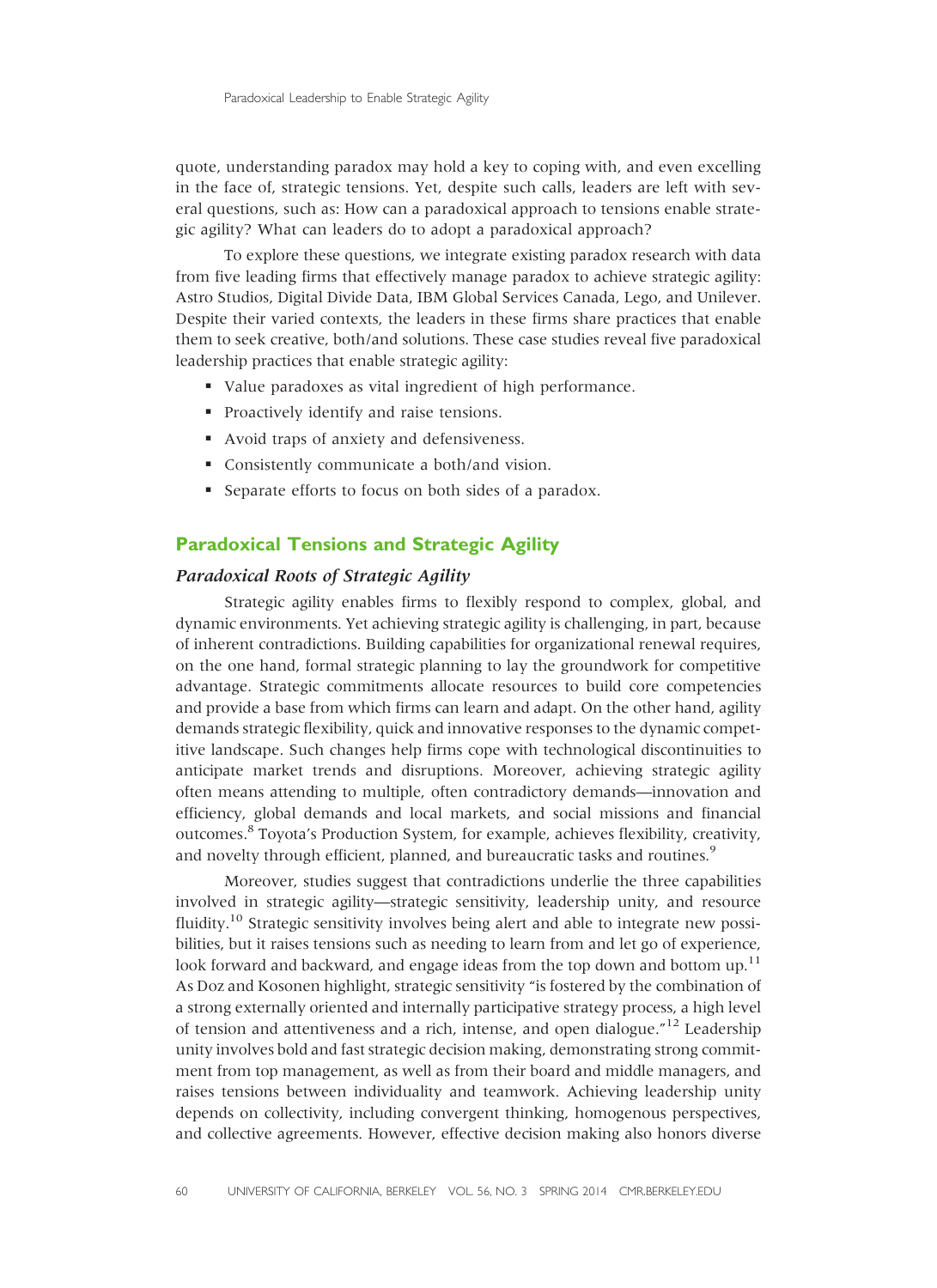perspectives by soliciting multiple points of view, fostering radical thinking, and raising conflicting opinions.<sup>13</sup> Finally, resource fluidity raises stability-change tensions. Fluidity requires change, switching, and novelty, but depends on consistency to take full advantage of resources. Strategic agility depends on leaders' responses to such competing demands.

Research describes varied responses to competing demands—tradeoffs, compromises, and paradox (see Figure 1).<sup>14</sup> A tradeoff approach seeks an either/or decision as leaders strive to select between alternatives—A and B—that each pose advantages and disadvantages. In this setting, decision making entails weighing the pros and cons. For example, deciding whether to produce or outsource may require a tradeoff if both alternatives have substantial benefits and detriments. Likewise, a compromise seeks a blended solution. In this case, A and B are combined to form a new option, C. For example, when a CEO faces two departments with conflicting

FIGURE 1. Tensions as Paradox, Tradeoff, and Compromise

Paradox - Contradictory yet interrelated elements that exist simultaneously and persist over time. Such elements seem logical when considered in isolation, but irrational, inconsistent, even absurd, when juxtaposed.

Decision goal: identify a both/and solution that leverages synergies and distinctions of the opposing elements.

Tradeoff - Competing choices, each with advantages and disadvantages such that no clear preference or dilemma exists. Decision making requires weighing pros and cons for each option.

Decision goal: make tradeoff, selecting the option that maximizes the advantages and limits the disadvantages.

Compromise - Contradictory elements resolved through an integration of both options. Decision making requires finding a common ground between the options.

Decision goal: blend options into a single, new alternative that leverages aspects of each opposing element in order to attain slightly revised objectives.

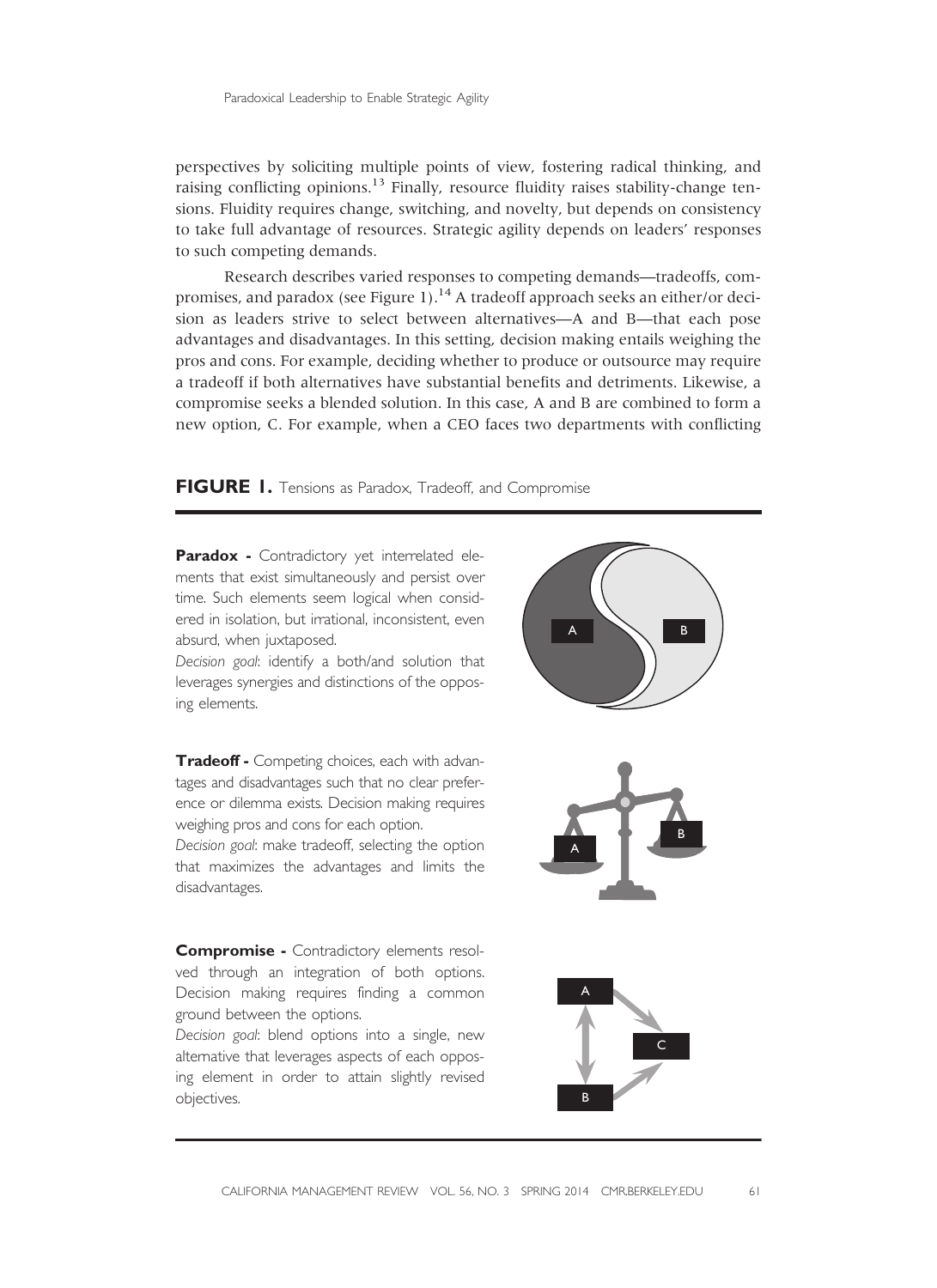views, but needs their unified commitment to the project, leaders may seek a compromise that provides a common ground.

In contrast, a paradoxical approach seeks to engage competing demands simultaneously, rather than focus on one side or develop a blended solution. Figure 1 illustrates paradox as the Taoist symbol of yin-yang, depicting competing demands as two sides of an integrated whole. As we focus on one side of the figure (Yin, change, global, A), it defines the other (Yang, stability, local, B), creating a tug-of-war as the elements are both opposing and complementary.<sup>15</sup> Managing paradox therefore requires a creative, both/and approach that leverages the benefits of each side separately, while also tapping into their synergistic potential.

Studies of exploration and exploitation illustrate different approaches to a strategic tension.<sup>16</sup> Exploration and exploitation reflect contradictory demands. Exploitation seeks incremental innovation to deepen current knowledge and capabilities, fostering greater efficiency and continuous improvements, while exploration fuels radical innovation through experiment and research and development seeking new knowledge, markets, and possibilities. These forms of innovation require conflicting mindsets and processes. In industries that are highly vertically disintegrated, such as semiconductor chips and bio-pharmaceuticals, firms may strategically approach the tension as a tradeoff, choosing to specialize on one side.<sup>17</sup> Yet ambidexterity research stresses that in more integrated industries, long-term success requires excelling at both exploration and exploitation simultaneously.<sup>18</sup> Applying a paradoxical approach highlights the interdependent nature of exploration and exploitation. Seeking a both/and solution, leaders may stress how exploration builds new products and services that become the fodder for future exploitation, while exploitation enables efficiencies and profitability that funds basic R&D and ongoing exploration. In such cases, a trade-off approach may prove problematic. As leaders gravitate toward the demand with which they and their firms are most comfortable (e.g., exploitation), the need for the opposite (e.g., exploration) intensifies, fueling a strategic tug-of-war.<sup>19</sup>

Strategic agility studies illustrate how leaders can become mired in either/or tradeoffs, rather than achieve the flexibility necessary to attend to dynamic, complex environments. For instance, an excessive internal focus to enable strategic sensitivity can limit boundary spanning in search of new opportunities. Leaders may become increasingly bogged down in political and resource issues. Yet overemphasis on external efforts can inhibit the commitment needed internally to execute emergent plans. Similarly, extensive collaboration to achieve leadership unity can result in groupthink and thwart new ideas,<sup>20</sup> while extensive radical and divergent thinking can result in political stalemates and intractable conflict.<sup>21</sup> Finally, resource fluidity entails both stability and change. Excessive stability may engender "competency traps."<sup>22</sup> Leveraging current capabilities may enable immediate profits, but foster eventual stagnation, leaving firms vulnerable to market and technological changes. Likewise, "failure traps" may be triggered by excessive change. Firms narrowly seeking exploration take escalating risks, attempting to negate past innovation failures while ignoring core competencies.23 Future opportunities are sought at the expense of today's operations.

Alternatively, engaging the paradoxical nature of competing demands may enable agility and long-term success.<sup>24</sup> Paradoxes provide creative friction or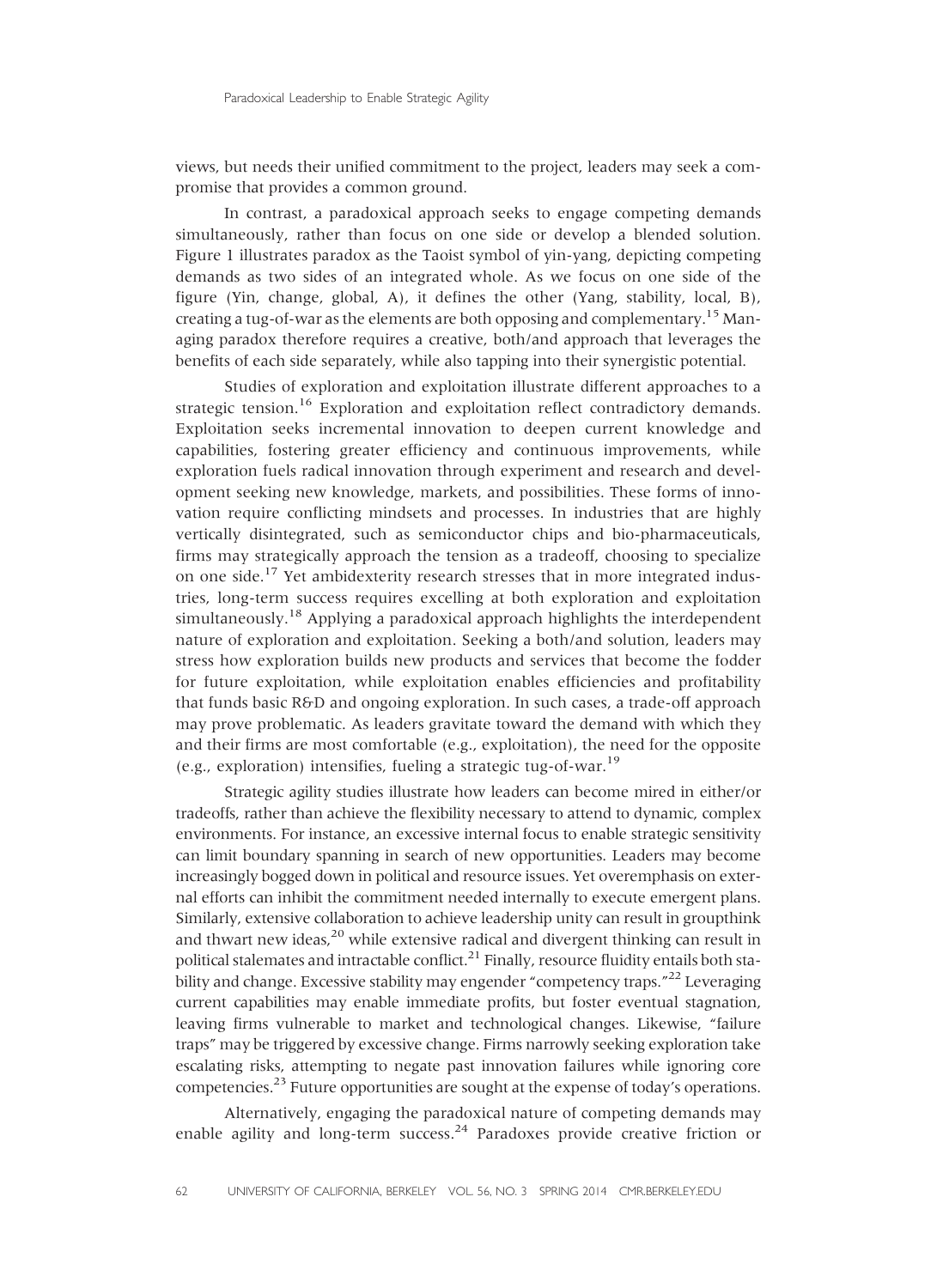constructive conflicts that can push leaders to question initial, either/or assumptions in search of more inclusive, both/and possibilities. In his research, Roger Martin found that the ability to leverage tensions was the most striking and consistent feature that enabled outstanding leaders to be agile and flexible and to achieve long-term success. $^{25}$  He stressed the capacity to constructively face tensions and, rather than choosing one side at the expense of the other, to generate novel ideas containing both elements. In A.J. Lafley's terms, this means not settling for less, because, "We weren't going to win if it was an 'or,' Everybody can do 'or.' That's the way the world works. You trade things off. But you're not going to be the best in your industry. You are not going to win if you are in a trade-off game." 26

### Research Lessons: Paradoxical Leadership to Enable **Strategic Agility**

Our analysis of paradoxical leadership practices and strategic agility draws from research over twelve years in five exemplary firms—Astro Studios, Digital Divide Data, IBM Global Services Canada, Lego, and Unilever. These firms exemplified the high performance possible from strategic agility, achieving excellence along multiple dimensions (such as profitability, efficiency, and social responsibility) in the short-run, while building the foundations to sustain that performance in the long run (continuously regenerating their competitive advantage). For example, as noted earlier, IBM Global Service Canada reinvented itself from a primarily in-house strategic outsourcing IT consultancy to a high level IT professional services organization. Similarly, over its 10-year existence, Digital Divide Data remained agile by consistently shifting business models to define and redefine itself within the emerging social enterprise space.

These five firms are diverse in (see Table 1), helping us extract more generalizable insights. They represent public and private companies, ranging in offerings from IT services to consumer goods. Such diversity enables our research to leverage their varied experiences with paradox and strategic agility, while seeking common trends across cases.

We collected data from multiple sources to triangulate perspectives (see Appendix I for more about how the research was conducted). To compare practices across the firms, we drew on methodological protocol recommended by leading qualitative researchers in management and strategy.<sup>27</sup> Our analysis revealed five common leadership practices of managing paradox that enabled strategic agility (see Table 2).

#### Value Paradoxes as a Vital Ingredient of High Performance

A key first step to achieving strategic agility is to foster a deep appreciation and respect for paradoxical tensions. Each firm in our study highlighted varied competing demands vital to their short- and long-term success. For example, Lego CEO Kjeld Kirk Kristiansen led extensive restructuring in response to dramatic and ongoing changes in the global toy market. Throughout implementation, his strategic team wrestled with the need for empowerment and control as well as individuality and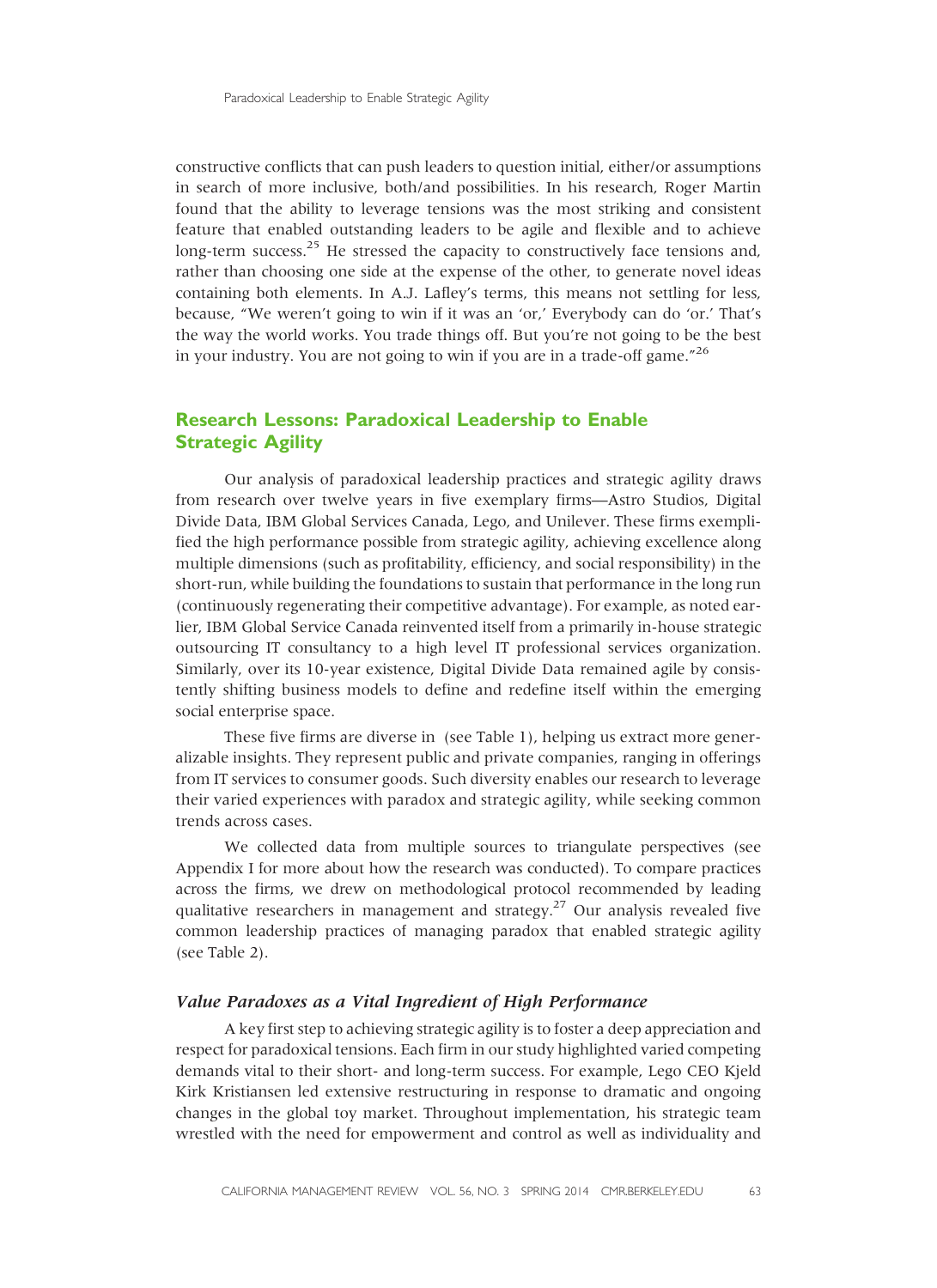| )<br>ג<br>)<br>}  |
|-------------------|
| s<br>Sco<br>I     |
|                   |
| יינה המה המו<br>Ï |
|                   |
|                   |
|                   |
|                   |

| Firm                                            | Ownership | <b>Sector</b>           | Headquarter |            | Level Sales/Year Interviews               |                                                                                               | Observation                                                             | Archives                                                                                   |
|-------------------------------------------------|-----------|-------------------------|-------------|------------|-------------------------------------------|-----------------------------------------------------------------------------------------------|-------------------------------------------------------------------------|--------------------------------------------------------------------------------------------|
| conducted 2003-8)<br>Astro Studios<br>(research | Private   | New Product<br>Design   | S           | Firm       | (venturing unit):<br>N/A* Astro<br>Gaming | Managers Industrial<br>CEO Senior<br>Designers                                                | (I week)                                                                | Meetings, daily activities Company and marketing<br>materials, articles, press<br>releases |
| Data (2008-10)<br>Divide<br>Divide              | Private   | Enterprise<br>Social    | US-Cambodia | Firm       | \$9.6M (2010)<br>\$3M(2010)               | Managers Middle<br>Members Senior<br>Operators (24<br>(6 interviews)<br>CEO Board<br>Managers | Management meetings,<br>Board meetings<br>daily activities<br>(2 weeks) | Over 3000 documents<br>from early founding                                                 |
| Services Canada<br>(2006-8)<br>BM Global        | Public    | [Consulting             | Canada      | <b>UBS</b> | \$2 billion<br>(2008)                     | General Manager<br>Senior team<br>Consultants<br>interviews)                                  | <b>Board Meetings</b><br>(I meeting)                                    | meeting materials,annual<br>Strategic plan, board<br>budget                                |
| Lego (1999-2002)                                | Private   | Manufacturing<br>$\sim$ | Denmark     | Firm       | $$1.4$ billion<br>(2002)                  | -eaders Middle<br>[11 interviews)<br>CEO Senior<br>Managers                                   | (92 individual manager<br>'Sparring' sessions<br>sessions, 26 group     | Strategic plan, human<br>resource materials,<br>consultant reports                         |
| Jnilever (2010-12) Public                       |           | Consumer<br>Goods       | š           | Firm       | \$64.7 billion<br>(2012)                  | 15 interviews)<br>(9 interviews)<br>CEO Middle<br>Managers                                    | marketing (2 sessions)<br>global/regional<br>sessions)                  | Managers presenting on Strategic plan; "Sustainable<br>Living Plan," annual report         |

\*Astro Studios is a private firm that does not disclose their financial information. They did, however, publish annual sales information for Astro Gaming (their venturing unit) in 2010. Those sales figures are

\*Astro Studios is a private firm that does not disclose their financial information. They did, however, publish annual sales information for Astro Gaming (their venturing unit) in 2010. Those sales figures are

provided here.

provided here.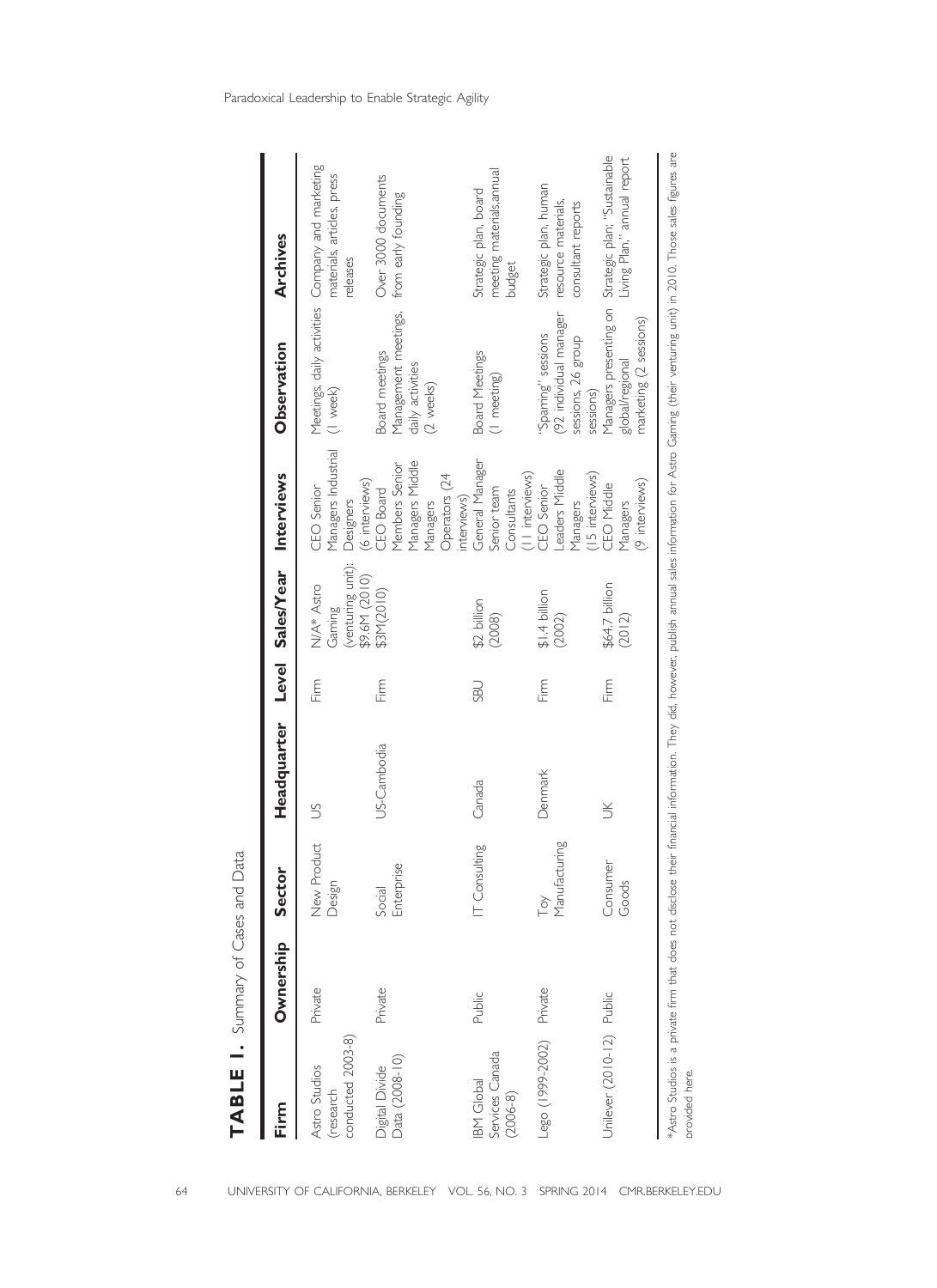| Firm                                | Strategic<br>Agility                                                                                                                                                                                                                             | Tension(s)<br>Primary                                                         | as vital ingredient identify and<br>Value paradoxes<br>performance<br>of high                                                                                                                                    | raise tensions<br>Proactively                                                                                                                                                                                                                                             | Avoid traps of<br>defensiveness<br>anxiety and                                                                                                                                                              | communicate a<br>both/and vision<br>Consistently                                                                                                                                                                                                     | Separate efforts<br>different sides<br>of a paradox<br>to focus on                                                                                                                                                                                            |
|-------------------------------------|--------------------------------------------------------------------------------------------------------------------------------------------------------------------------------------------------------------------------------------------------|-------------------------------------------------------------------------------|------------------------------------------------------------------------------------------------------------------------------------------------------------------------------------------------------------------|---------------------------------------------------------------------------------------------------------------------------------------------------------------------------------------------------------------------------------------------------------------------------|-------------------------------------------------------------------------------------------------------------------------------------------------------------------------------------------------------------|------------------------------------------------------------------------------------------------------------------------------------------------------------------------------------------------------------------------------------------------------|---------------------------------------------------------------------------------------------------------------------------------------------------------------------------------------------------------------------------------------------------------------|
| Divide<br>Digital<br>Data           | approach to developing<br>business model, shifting<br>to seeking a means of<br>integrating both.<br>mission, to prioritizing<br>its business revenues,<br>prioritizing its social<br>Adopted a flexible<br>a social enterprise<br>over time from | Novelty::Routines<br>Social Mission::<br>Global:Local<br>Profitability        | both social mission and<br>Debates center around<br>commitments to be<br>profit oriented.                                                                                                                        | conflicting expectations.<br>Encourage debate and<br>discussion among<br>leaders to raise                                                                                                                                                                                 | GM empowers leaders<br>financial performance.<br>to commit to both<br>social mission and                                                                                                                    | Highlight a mission that<br>integrates both social<br>and financial goals.                                                                                                                                                                           | Create distinct balance<br>sheets, discussion time<br>in meetings, and<br>leadership.                                                                                                                                                                         |
| Studios<br>Astro                    | complementing its fee-<br>(core business), with<br>for-innovation work<br>adical innovation).<br>(focused on more<br>Fueled growth by<br>new venture unit<br>inventing a new<br>business model                                                   | लु<br>Exploitation (radi<br>and incremental<br>Exploration::<br>innovation)   | new business as a means<br>of exploring new growth<br>Astro Studios commits<br>to succeed in existing<br>business (client-driven<br>innovation) and build<br>opportunities (Astro<br>Gaming - venturing<br>unit) | Engage in open dialogue<br>piloting of new business<br>eaders. The discussions<br>the tension with senior<br>trigger prototyping and<br>about how to resolve<br>business model), and<br>assumptions (current<br>model, including the<br>challenge core<br>venturing unit. | whole company has to<br>To counter the risk of<br>perceive the turbulent<br>source of opportunity;<br>everyone to look and<br>think beyond core<br>complacency, the<br>environment as a<br>business issues. | The overarching vision<br>projects, while creative<br>breakthroughs expand<br>feeding off each other<br>as profits fund riskier<br>incremental projects.<br>efforts as synergistic,<br>stresses competing<br>firm knowledge for<br>later use in more | Create distinct subunits<br>collocated; hire distinct<br>aside different times to<br>new venturing unit; set<br>leader to manage the<br>and innovation (new<br>for existing products<br>markets), which are<br>discuss existing<br>products and<br>nnovation. |
| Services<br>Canada<br>Global<br>IBM | model from a primarily<br>Reinvented its business<br>long-term strategic<br>outsourcing IT                                                                                                                                                       | Novel Approach<br>Change::Stability<br>Existing Process::<br>Explore::Exploit | GM commits to succeed<br>in existing business and<br>build new business.                                                                                                                                         | GM asks board to raise<br>opposing views in<br>meetings and<br>one-on-one                                                                                                                                                                                                 | are not getting stuck in<br>GM empowers VP of<br>and confirm that they<br>Bus. Dev. to monitor                                                                                                              | GM seeks to achieve<br>both short-term and<br>which involves both<br>long-term success,                                                                                                                                                              | Differentiate lines of<br>business, metrics,<br>rewards, and<br>eadership.                                                                                                                                                                                    |

TABLE 2. Summary of Results (continued on next page) **TABLE 2.** Summary of Results (continued on next page)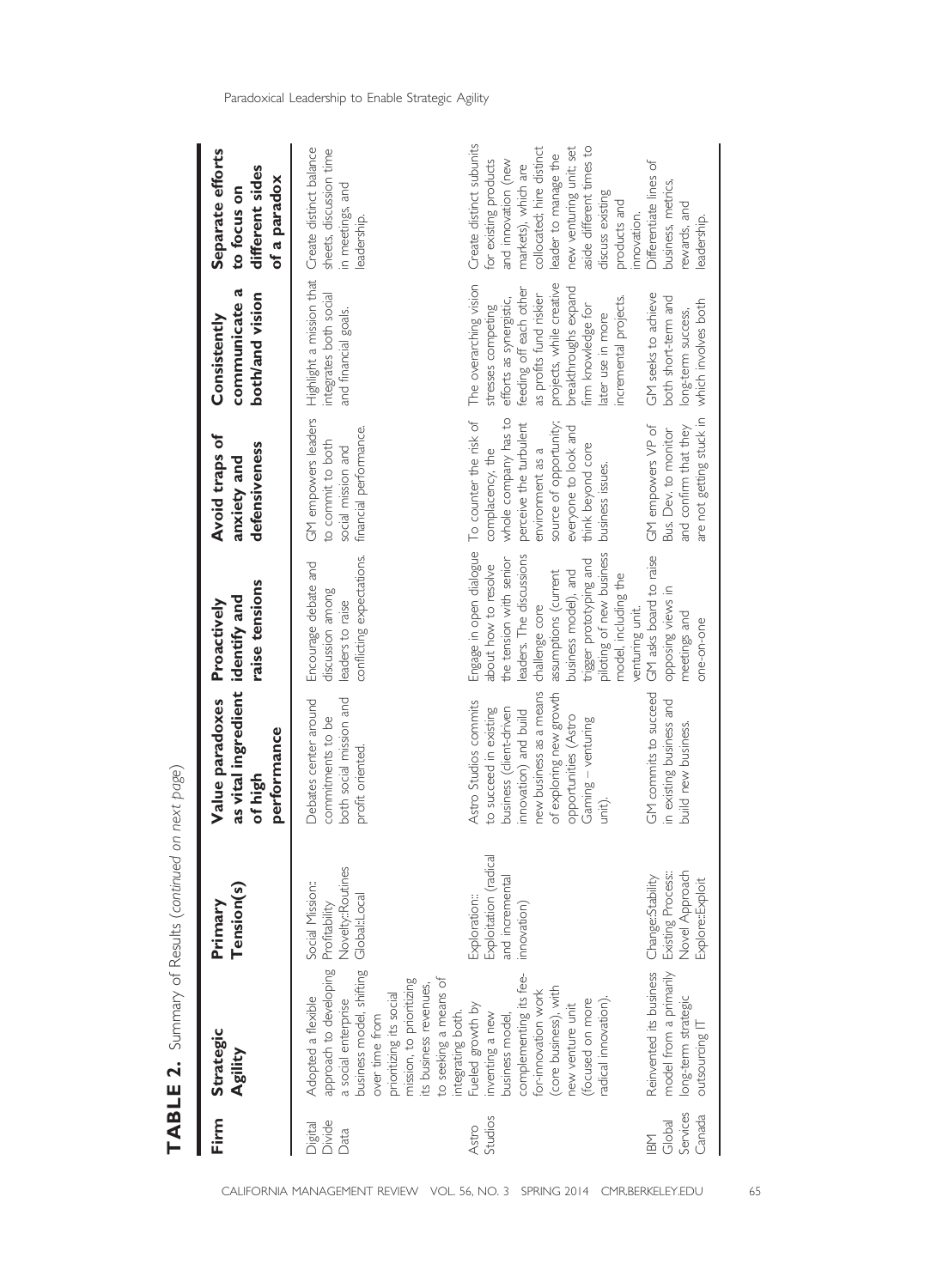| Firm     | Strategic<br>Agility                                                                                                                                                                                                                                                                | Tension(s)<br>Primary                                                | as vital ingredient identify and<br>Value paradoxes<br>performance<br>of high                                                                        | raise tensions<br>Proactively                                                                                                                                                                                                                                  | Avoid traps of<br>defensiveness<br>anxiety and                                                                                                                                    | communicate a<br>both/and vision<br>Consistently                                                                                                                                          | Separate efforts<br>different sides<br>of a paradox<br>to focus on                                                                                                     |
|----------|-------------------------------------------------------------------------------------------------------------------------------------------------------------------------------------------------------------------------------------------------------------------------------------|----------------------------------------------------------------------|------------------------------------------------------------------------------------------------------------------------------------------------------|----------------------------------------------------------------------------------------------------------------------------------------------------------------------------------------------------------------------------------------------------------------|-----------------------------------------------------------------------------------------------------------------------------------------------------------------------------------|-------------------------------------------------------------------------------------------------------------------------------------------------------------------------------------------|------------------------------------------------------------------------------------------------------------------------------------------------------------------------|
| Lego     | paced, shorter contract,<br>ean and agile - able to<br>adjust to market trends,<br>higher skills IT services<br>innovate, and execute<br>consultancy, to a fast-<br>dramatically changing,<br>become increasingly<br>global toy market,<br>restructured to<br>Faced with a<br>firm. | Teamwork::Productivity<br>Cohesive::Individuality<br>Empower:Control | managers come to view<br>managing self-managed<br>eaming to apply the<br>tensions as vital to<br>CEO's paradoxical<br>approach, middle<br>teams.     | leaders create code of<br>middle managers learn<br>conversations; senior<br>CEO hires executive<br>to identify and work<br>researchers to help<br>conduct to stress<br>contrast his own<br>through tensions<br>tendencies; uses<br>change agent to<br>tensions | Middle managers use<br>through frustrations,<br>intensive discussion<br>past mindsets and<br>gain comfort with<br>sessions to push<br>tensions, and<br>collaborate.<br>practices. | managers, stressing the<br>competing demands is<br>overarching theme of<br>From top to middle<br>the consistent and<br>exploration and<br>team meetings.<br>need to meet<br>exploitation. | problem solving vs.<br>individual work for task<br>team discussions for<br>different times, e.g.,<br>Distinct focus at<br>productivity.                                |
| Unilever | strategic responses to<br>extensive and varied<br>enable agility and<br>leadership across its<br>Sought consistently<br>geographic regions.<br>flexible and quick<br>product lines and<br>strategic changes<br>rapidly.                                                             | Responsibility<br>Global::Local<br>Profit::Social                    | profitable, multinational<br>firm, while responsibly<br>importance of "AND<br>Mentality" to be a<br>supporting local<br>CEO stresses<br>communities. | tensions to look beyond<br>routines include raising<br>initial assumptions and<br>Decision-making<br>spur creativity.                                                                                                                                          | stuck in tensions, they<br>managers for support.<br>are encouraged to<br>"delegate complexity<br>upwards", involving<br>When people feel                                          | business while reducing<br>Sustainable Living Plan<br>goals, challenging firm<br>to double size of<br>social responsibility<br>stresses profit and<br>its environmental<br>impact.        | categories with long-<br>local needs and daily<br>innovation emphasis<br>structures aimed at<br>Differentiate global<br>term focus and<br>from regional<br>operations. |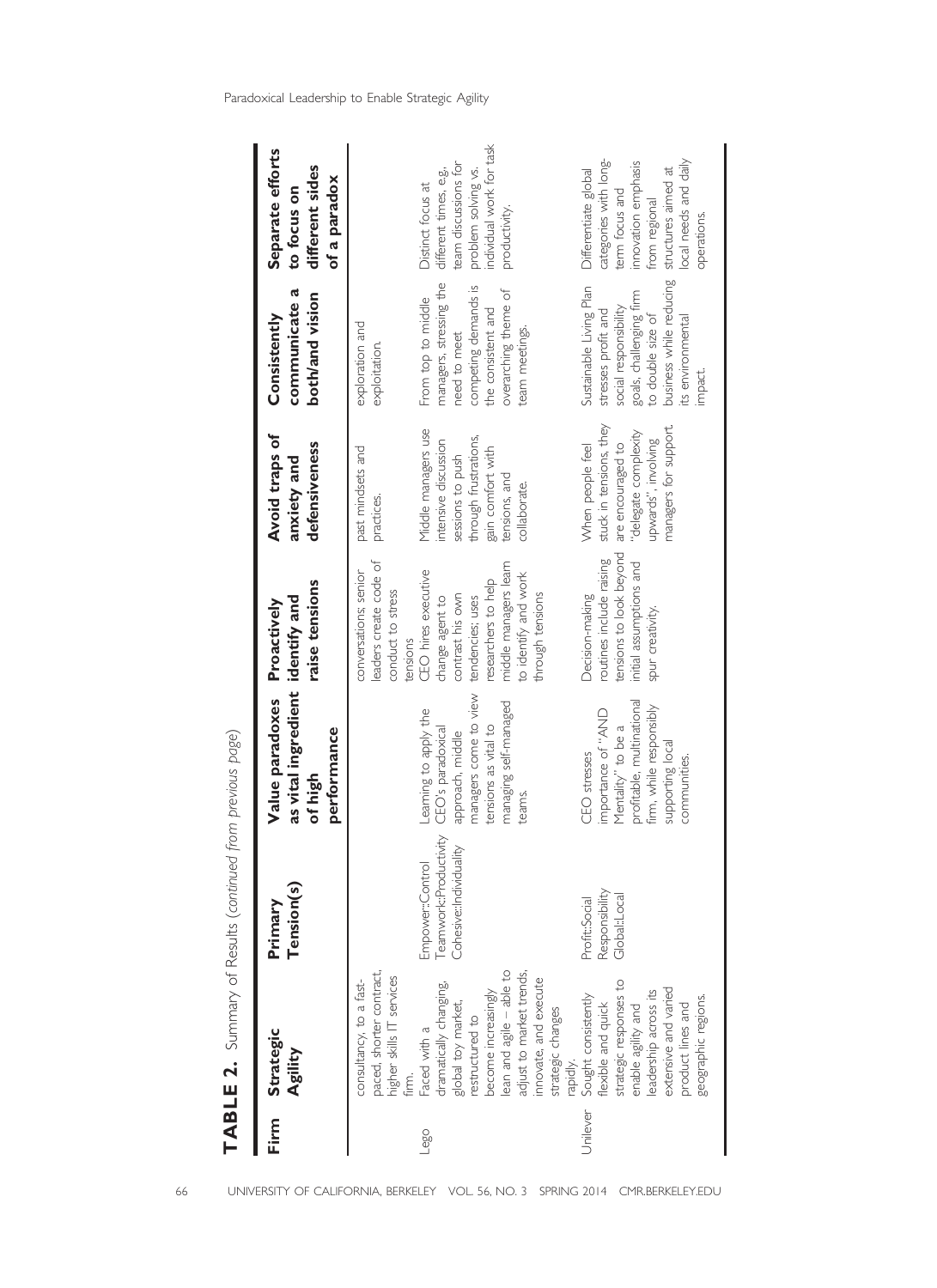teamwork. Such tensions, and the importance of paradoxical thinking, would come to permeate leadership efforts throughout the firm. In contrast, Digital Divide Data (a social enterprise) sought to break the cycle of poverty in disadvantaged companies through a profit-oriented data-entry business. DDD leaders grappled with tensions between their social mission and financial outcomes. Leaders at Astro Studies (a new product design consultancy) and IBM Global Services Canada (a strategic business unit of IBM delivering IT consulting) reflected on tensions of exploration and exploitation, stability and change, and control and flexibility. Finally, Unilever (a multinational consumer products company) faced challenges between profit and social responsibility, as well as between global markets and local demands.

The leaders of these organizations fostered strategic agility by adopting a paradoxical approach to these varied strategic tensions. They described practices that moved beyond expecting to resolve competing demands, to instead valuing the creative insights and positive energy enabled by paradox. DDD's CEO Jeremy Hockenstein recognized the benefits of seeking both profit and social missions, valuing the tension for pushing his team to avoid complacency by raising tough questions and innovating their business model. For example, they constantly asked: How can we hire the most disadvantaged Cambodians and advance their social mission, and hire individuals with greater skills to drive increased profits? They further grappled with how to grow and expand into more rural areas (where they could provide opportunities for the most needy) and into more urban areas (where they could reduce the costs of doing business). Similarly, Unilever CEO Paul Polman at praised paradoxes as fodder for creativity, leveraging tensions to spark debates at individual, group, and strategic levels that help question old boundaries, thinking, and practices. He explained:

"We look for friction points, many of which come naturally with size and complexity—Am I in charge or do I trust others? Do we aim for short-term profitability or long-run sustainability? Do we seek social responsibility or minimize costs?...My goal is to create an environment of positive energy that values these friction points."

In these cases, paradox offered valued triggers to more creative and responsive decision making. Rather than getting stuck in current trends and existing routines, paradoxical demands pushed them toward novelty. At IBM's Global Services, Rick Horton sought to harness friction and generate positive movement. By stressing tensions between the short and the long term, he fueled constructive dialogue among senior managers, questioning the temptation to simply bolster declining profits by cutting costs. As a result, the organization found ways to benefit in the long run by seeking success in their existing services, while experimenting with new business models.

Similarly, top leadership at Astro Studios viewed paradoxical tensions between stability and change as an opportunity to assess long-held assumptions about the new product development industry (NPD). In the mid-1990s, the NPD industry began shifting from traditional new product design services toward the emergence of web-based technologies and new media solutions. At the same time, intensifying competition and thin margins fueled development of new business models. Concerned that a single-minded focus on its existing business (selling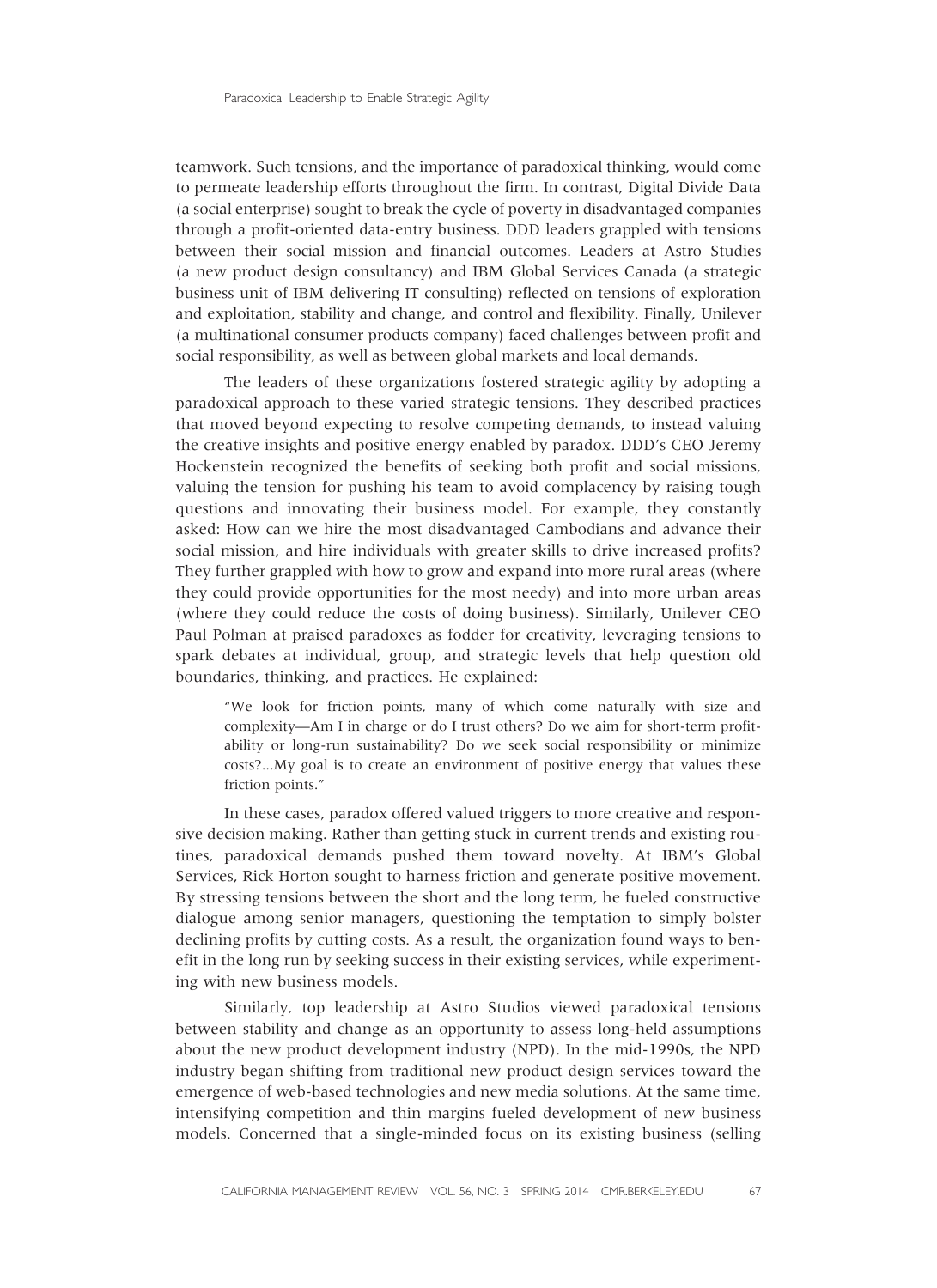consulting time) would miss new opportunities (emerging technologies), Astro Studios's leaders took a step back. CEO Brett Lovelady started questioning the industry assumption that the only way to increase revenue is by hiring additional staff. He asked himself and other senior leaders to rethink their business model. Analyzing current practices, they discovered that they spent considerable time giving strategic advice to start-up clients, acting as venture capitalists. Lovelady saw an opportunity to launch a novel venturing unit, where design, engineering, and other services would be exchanged for stock options or warrants. Adopting a portfolio approach, the firm could serve their traditional fee-for-service clients as well as entrepreneurial clients, who could pay for services in exchange of equity or shared ownership of the new venture.

#### Proactively Identify and Raise Tensions

Beyond valuing tensions as they surface, leaders stressed the need to purposefully seek out paradox to foster strategic agility. In meetings, such proactive efforts included encouraging devil's advocates to raise other sides of an issue, calling attention to competing stakeholder demands, and noting varied shortversus long-term implications for different decision alternatives. For example, DDD board members stressed their role in articulating conflicting demands, encouraging top management and themselves to share diverse perspectives and seek creative alternatives. For instance, one discussion about their growth into a new market stressed financial implications. Their CEO stopped the discussion, stating that he now wanted to hear the benefits and detriments of the new plan for their social mission. At IBM's Global Services, the senior leaders created a new code of conduct for their engagement with one another, including the mandate to raise tensions and conflicts with one another and to work through positive solutions.

During massive restructuring, CEO Kristiansen sought to identify and manage tensions throughout Lego. Interestingly, Kristiansen had led an executive meeting years earlier that resulted in articulating the "11 Paradoxes of Lego." Posters of the paradoxes, adorned with the Yin Yang symbol, still hung in every manager's office during our research. Yet beyond printed materials, paradox had not become integral to the management thinking or practice. Kristiansen became proactive. Our case study became central to the effort. Led by researcher partner Lotte Luscher, we complemented interviews with "sparring sessions," pushing managers—individually and in groups—to work through challenging tensions. Sessions began by encouraging managers to explain a problem and examine their current assumptions. For example, managers raised concerns about how restructuring had positioned them as managers of self-managed teams. Managers were then asked to explore different perspectives and divergent options. In this example, managers asked: "Should I direct my employees, or should I let them gain experience by solving problems themselves?" Managers then examined the implications of each option, stressing the downsides of a choice (e.g., overt supervision could demotivate) and the benefits of its opposite (e.g., through their own problem solving, employees could discover novel solutions). Feeling a tug-of-war, managers came to view a tradeoff as untenable—a singular solution might help in the short-term, but tension would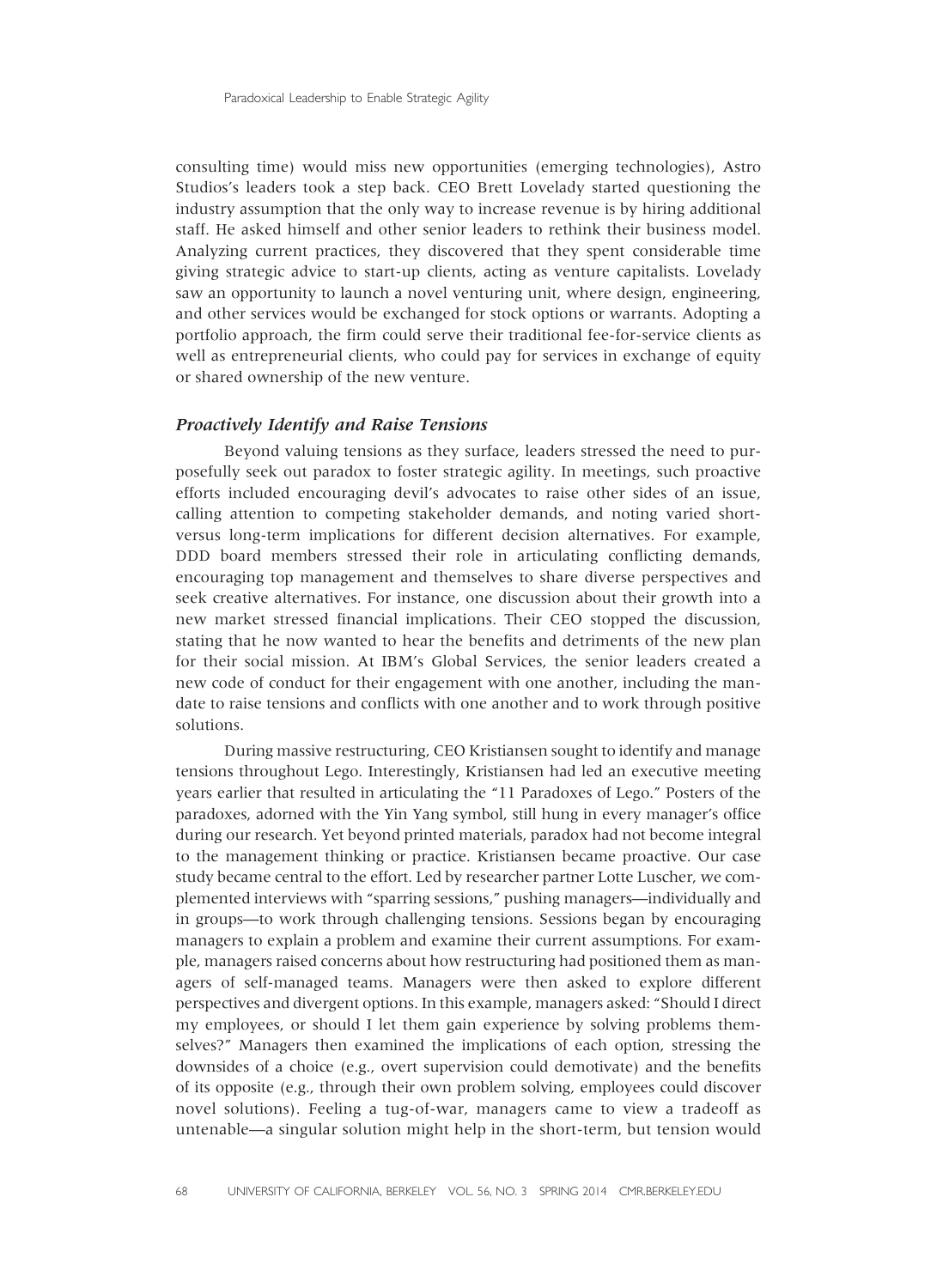eventually resurface. This realization helped managers question their assumptions and identify more creative, both/and options. In this example, managers decided that they should lead the way and recede into the background, sharing their knowledge to help employees learn to solve problems themselves.<sup>28</sup>

In these case firms, proactively surfacing tensions was an integral part of decision-making processes. Clarifying boundaries around an issue helps highlight underlying tensions and then leaders can encourage discussions that push those boundaries and enable adaptation.<sup>29</sup> By examining existing assumptions about key concerns and constraints of an issue, discussions can raise alternative views. For instance, at Unilever, raising tensions has become a habit during decisionmaking efforts—helping make people uncomfortable, encouraging them to think beyond either/or views, and spurring more creative and nimble decision making. As CEO Polman noted, "Stressing tensions puts pressure on how we use resources and lower costs as well as on how we innovate." Likewise, top management teams at Astro Studios emphasize the importance of openness, as executives are encouraged to question core business assumptions and to widen their strategic vision. When the company started putting the new business model into operation, existing employees worked alongside new staff from the venturing unit to keep exploring and learning about new opportunities, while widening the interests of the company. In this sense, strategic continuity and change can co-exist. For instance, the General Manager at IBM Global Services publicly praises leaders during meetings for raising conflict, then sending them an e-mail of appreciation after the meeting. As a result, the leaders noticed their increased collective investment in discussing conflicting demands.

#### Avoid the Traps of Anxiety and Defensiveness

Tensions raise anxiety and potentially spur defensive decision making that can impede strategic agility. The tug-of-war between tensions can drive leaders to remain inert, becoming trapped within the comfort of the past. As Amy Edmonson stresses in her research, fear of failure can paralyze decision making, inhibiting experimentation and creativity.<sup>30</sup> Moving beyond this sense of "stuckness" to achieve renewal and agility requires working through the initial discomfort of tensions. Organizations can embrace both emergent and planned change, as well as both the old and the new. Paul Polman stressed that paradoxes can feel overwhelming. This makes it critical that leaders build comfort and confidence when working through paradox, in part by providing project boundaries that keep tensions manageable, opportunities to express angst, and the tools and resources to succeed. Unilever encourages employees to "delegate complexity upwards"—seeking management support and involvement when they feel caught between tensions. At Lego, similarly, leaders avoided paralysis by pushing through early frustrations. For example, one manager asked, "How can I be in charge and let others make the decisions?" While initial feelings of anxiety frustrated decision making, managers became focused on setting clear boundaries and goals early in a project, then empowering their employees within those constraints.

Confidence is the antidote of defensiveness, helping individuals work with, rather than against, tensions. Confidence forms over time, and begins by taking risks.<sup>31</sup> Trusting in the capabilities of one's self, team, or organization helps avoid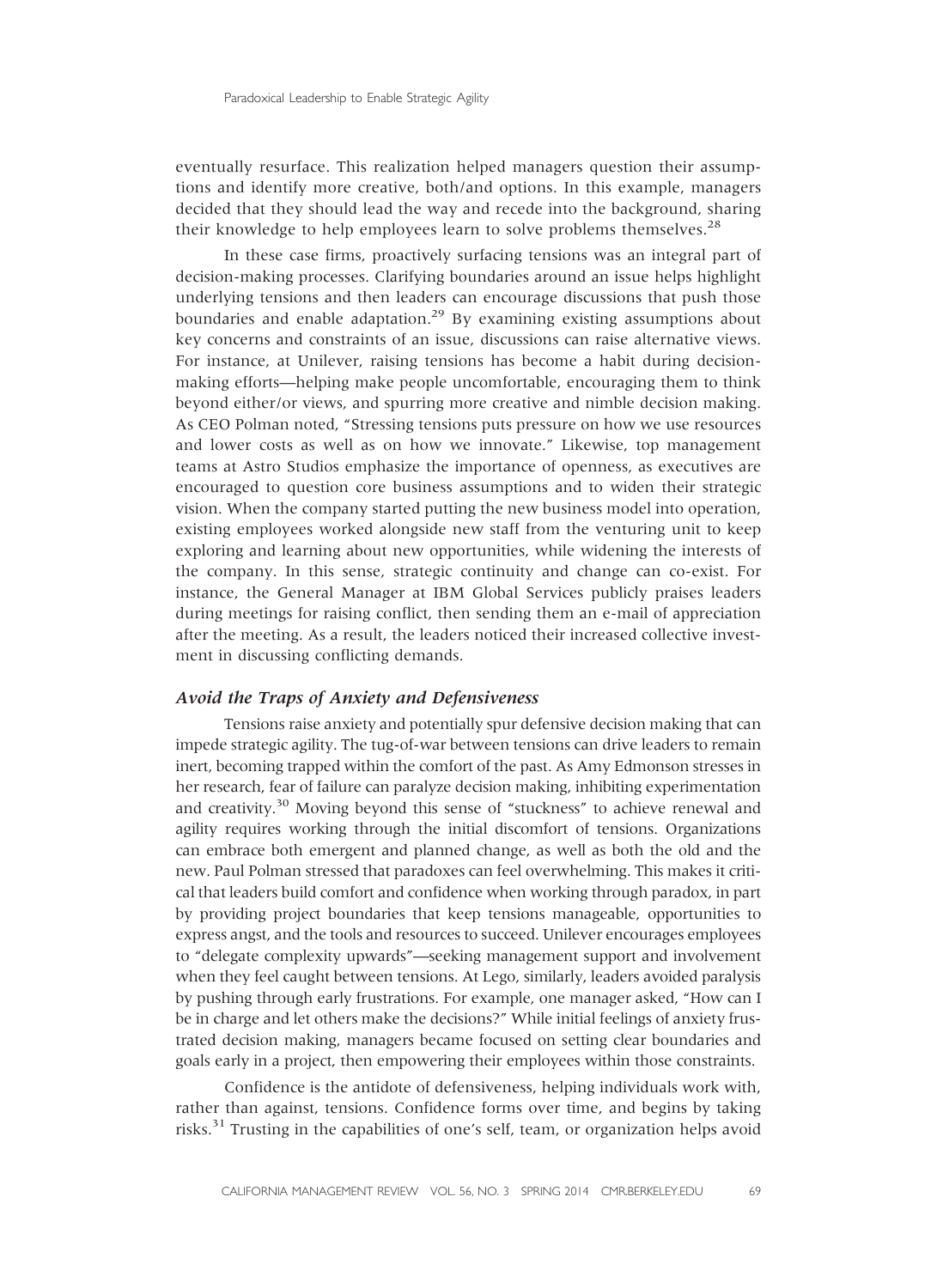defensiveness and opens the possibility for innovation. Confidence, trust, and risk taking can then become mutually reinforcing, developing together to fuel winning streaks. As Martin recommends, building your capacity for integrative or paradoxical thinking requires learning to step back and question your initial discomfort and desire for an either/or solution.<sup>32</sup> He describes how leaders such as Jack Welch, Bill Gates, and Sam Walton welcome messy, complex tensions. Rather than spark defensiveness, confidence in their abilities helps them adapt, countering complacency and empowering them to think beyond the core business. Rick Horton worked early and diligently to earn the confidence of the top management team at IGS Canada. He was the only American on the team and was expected to return to the United States. He had to prove that his plan sought results that would last long after his departure. Their confidence enabled him to take risks and encourage the rest of the team to do so as well. Likewise, Brett Lovelady of Astro Studios explained that in identifying new opportunities, they seek to create clear boundaries that embrace both the creative and business dimensions of their firm, freeing employees to explore and create within that framework:

"It is just as important as a cultural fit and expression of Astro Studios that in the end it is a viable business opportunity. Creative people make it successful, but you have to make sure that it fits all those criteria: Is there a market? Is there a distribution channel? Is there something unique? Is there an intellectual property here that can be developed? So you go through a different checklist, and eventually we kind of know that we can design what needs to be designed and feel pretty confident."

#### Consistently Communicate a Both/And Vision

An overarching, both/and vision provides vital direction, helping leaders navigate ongoing decisions in the face of competing demands. Such vision critically informs strategic agility, providing a guiding direction for the firm while accentuating the need to address, adjust to, and excel at managing tensions. Cultivating a paradoxical vision that accommodates dual goals does not mean drifting toward some mediocre compromise. Collins and Porras, for instance, depict great, enduring firms as espousing pragmatic idealism that calls for firms to be highly profitable and highly idealistic.<sup>33</sup> Similarly, top NPD firms such as Astro Studios embrace a vision that accentuates business and artistic tensions to fuel innovation. During a presentation, Astro Studio's CEO noted: "Per Darwin, evolution requires an environment conducive to the production of variety as well as a disciplined filter of variety." Their firm vision stressed competing efforts as synergistic, feeding off of each other as profits fund riskier projects, while creative breakthroughs expand firm knowledge for later use in more incremental projects. By consistently communicating that vision, it becomes an influential force throughout the firm. As Tushman and Smith found in firms such as Ciba, Seiko, and Polaroid, a clear, emotionally engaging vision provides a strategic anchor for senior teams, helping maintain units' direction even when objectives change over time or between projects.<sup>34</sup>

Unilever's Sustainable Living Plan offers an exceptional example of a paradoxical vision by decoupling business growth from environmental impact. To achieve its stretch goals, strategic leadership made clarity of strategy a priority, deliberately building tensions into the guiding vision, then setting goals that recognize the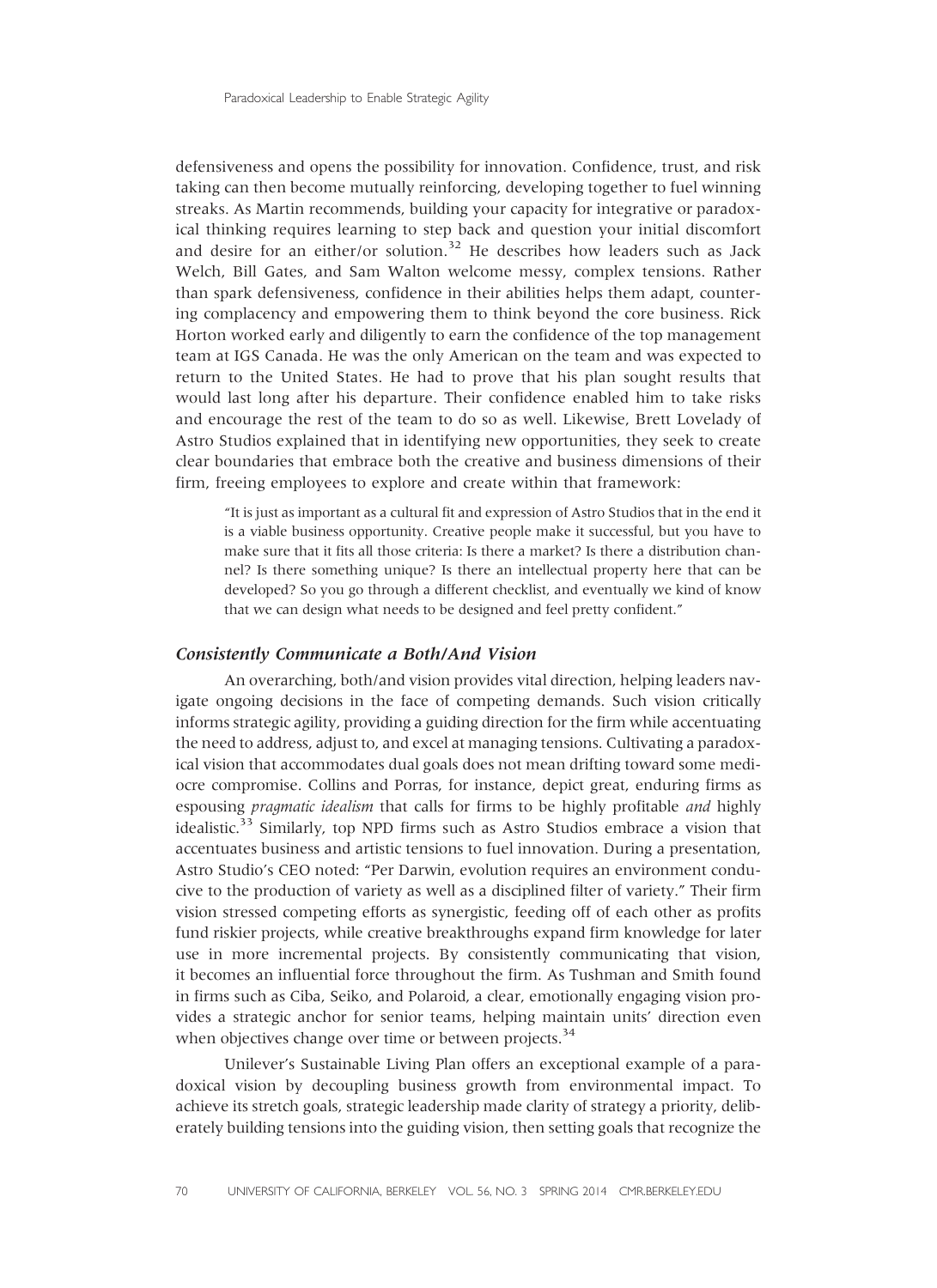competing demands, aligning incentives around those goals, building a supportive structure that specifies responsibilities, and creating a culture of trust, openness, and shared objectives. Similarly, DDD's mission encompasses both profit and social responsibility, to "stop the cycle of poverty through business." As their VP of Business Development explained:

"Digital Divide Data is neither a pure for-profit nor a pure not-for-profit. We can't just adopt the practices of other NGOs or other for-profit companies in Cambodia. As a result, we are challenged to be more thoughtful and creative in every decision we face."

DDD's both/and vision infused their decision making. They printed this vision on the first pages of their board member packets to remind themselves of their paradoxical goals to advance a social mission, yet through a commercial, market-based venture.

A both/and vision offers several benefits to enable strategic agility. First, this vision challenges leaders to create possibilities for novel solutions that embrace both aspects of the tension. For example, DDD leaders felt conflicted about whether they should hire the most-disadvantaged operators (which allowed them to provide the most social benefit, but often at the cost of minimal job skills), or should they hire more-skilled workers (who were often more well-off). Ultimately, they adopted a solution that attended to both needs. They sought the most disadvantaged people, but then screened for those with the highest skills.

Second, a both/and vision challenges leaders to reconsider their approach when faced with seemingly constrained resources. Paradoxical tensions often surface when leaders face decisions to allocate resources—time, human resources, or financial resources.<sup>35</sup> Such decisions raise competition and conflict and force seeming tradeoffs. For example, IBM Global Services Canada grappled with whether to focus more of their sales team on selling the existing product or the innovation. Yet, in our cases, we found that a both/and vision helped leaders view resources as abundant rather than scarce, shifting their emphasis from how to divide resources between exploration/exploitation, efficiency/social responsibility, and local/global and toward seeking synergist means of doing both, and thus growing resources in the process. For example, leaders can consider alternatives where resources can respond to multiple demands. IBM Global Service Canada realized that they could gain more value from their sales team by cross-training them to sell varied products, which in turn enabled them to sell more complex offerings that integrated their existing products and their innovation.

#### Separate Efforts to Focus on Both Sides of a Paradox

While creating an overarching vision seeks to bring together competing demands, the last key to enabling strategic agility through paradox involves separating tensions to enable focus on its different elements. Smith and Lewis explain that decision makers need to be "consistently inconsistent," switching between efforts or targeting different structures on divergent goals.<sup>36</sup> Developing a diverse portfolio of skills, projects, or units enables separate targeted efforts. In sum, a both/and vision reminds organizational members of the paradoxical, overarching objective, as separation enables focused action on each side of a tension. Targeting efforts aids deepening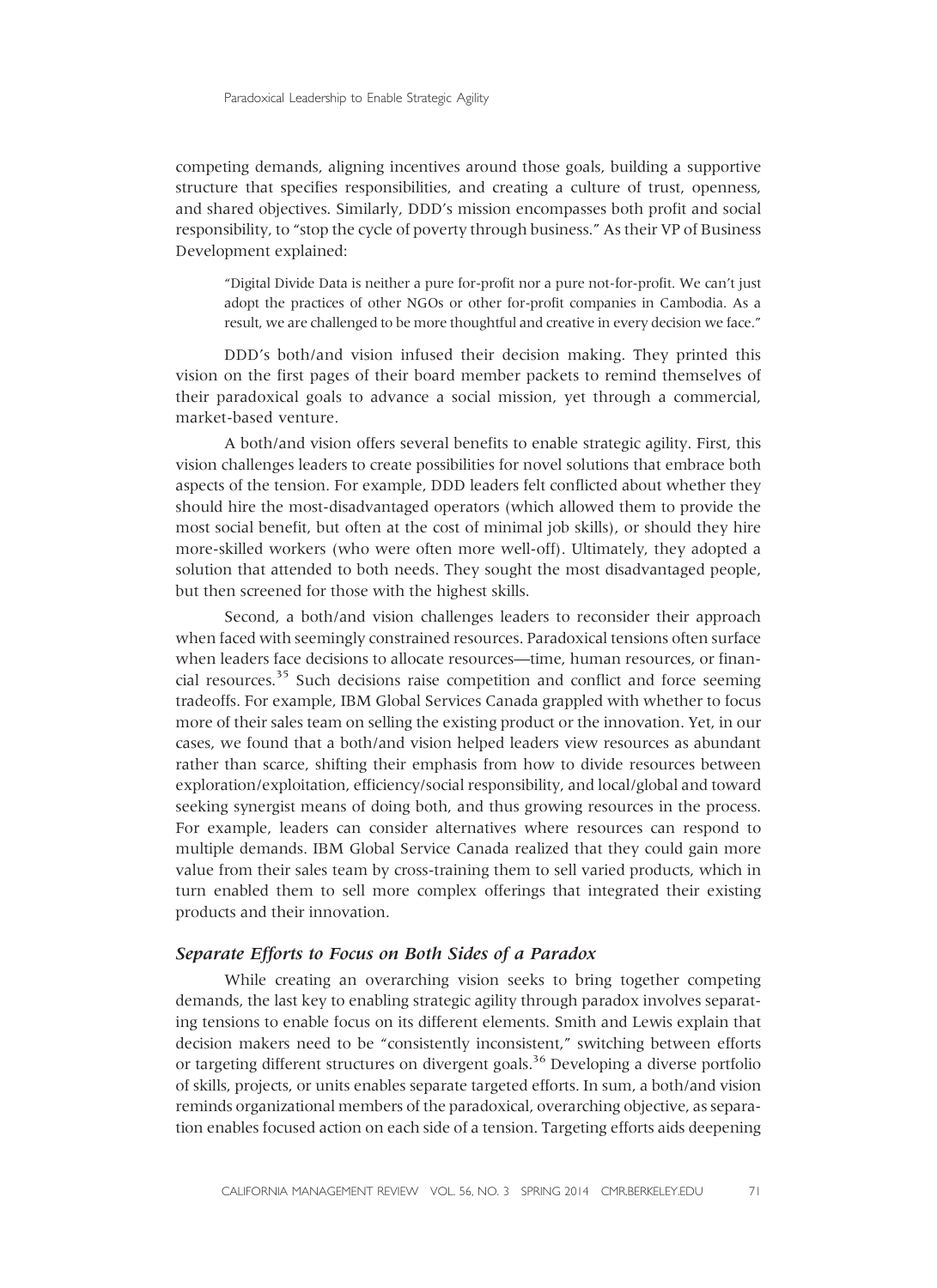of expertise, honing of skills, and efficient use of resources. As Martin notes, separation fosters simplification and specialization that helps individuals cope with tensions on a daily basis.<sup>37</sup> Specialists strive to accumulate deep knowledge, accentuating valued differences. For example, Tushman and Smith find that while executives maintain a paradoxical mindset, high-performing firms adopt an ambidextrous structure—separating divergent innovation streams, focusing some units on exploration, discovery, and experimentation while others seek to extend and improve existing capabilities and products.<sup>38</sup> Similarly, Astro Studios separated efforts by projects so it could become more agile. CEO Brett Lovelady explained why they developed two structures, with one unit seeking more incremental innovation and the other focusing on more radical, new ventures.

"When someone asks you to design something and they know what they want, that's consulting, but if they ask you to invent something or if they ask you to look at a new market and how you might approach it, that's a different business model, and we think that we need to be compensated differently for it, so we've set up a different structure for it."

In Astro Studios's case, people from the core business unit also participated in new opportunities or activities. By purposefully shifting individuals across varied projects and different physical spaces—projects and spaces dedicated to traditional versus new venturing work—they were encouraged to be playful in attempting new things and acting in new roles In this way, separation enabled both units to thrive, but fostered cross-pollination as leadership also kept individuals clear on their complementary nature. Without skillfully leveraging their core business strengths and assets, there was no way a new venture could be scaled up to a meaningful size fast enough.

Wheelwright and Clark prescribed such aggregate project plans for product development.<sup>39</sup> In their view, portfolios ideally include incremental projects that pay the bills and radical projects that build new capabilities. Similarly, Unilever uses global categories to emphasize long-term goals and seeks discontinuous innovations that do not get bogged down by daily operations; while regional structures ensure short-term efficiencies, focus on local needs, and monitor ongoing operational goals.

Dual structures are often used to focus different units on competing goals, while top management leverages their synergies. At IBM Global Services, separate subunits focus on either existing product innovation or more radical experimentation. They also created separate learning opportunities—holding off-site events dedicated to exploring the details of the new business model, while calling impromptu meetings to focus on improving the existing one. In contrast, DDD reinforces its dual structure by using separate social and financial balance sheets to track accountability and performance along both profitability and social dimensions. Doing so enables leaders to recognize varied sources of income and differential expenses, while more effectively comparing key metrics with other not-for-profits or for-profits.

#### **Conclusion**

Praise for managing paradox is far from new. Peters and Waterman, for example, claim: "Excellent companies, if they know any one thing, know how to manage paradox." <sup>40</sup> Collins and Porras further warn leaders to avoid the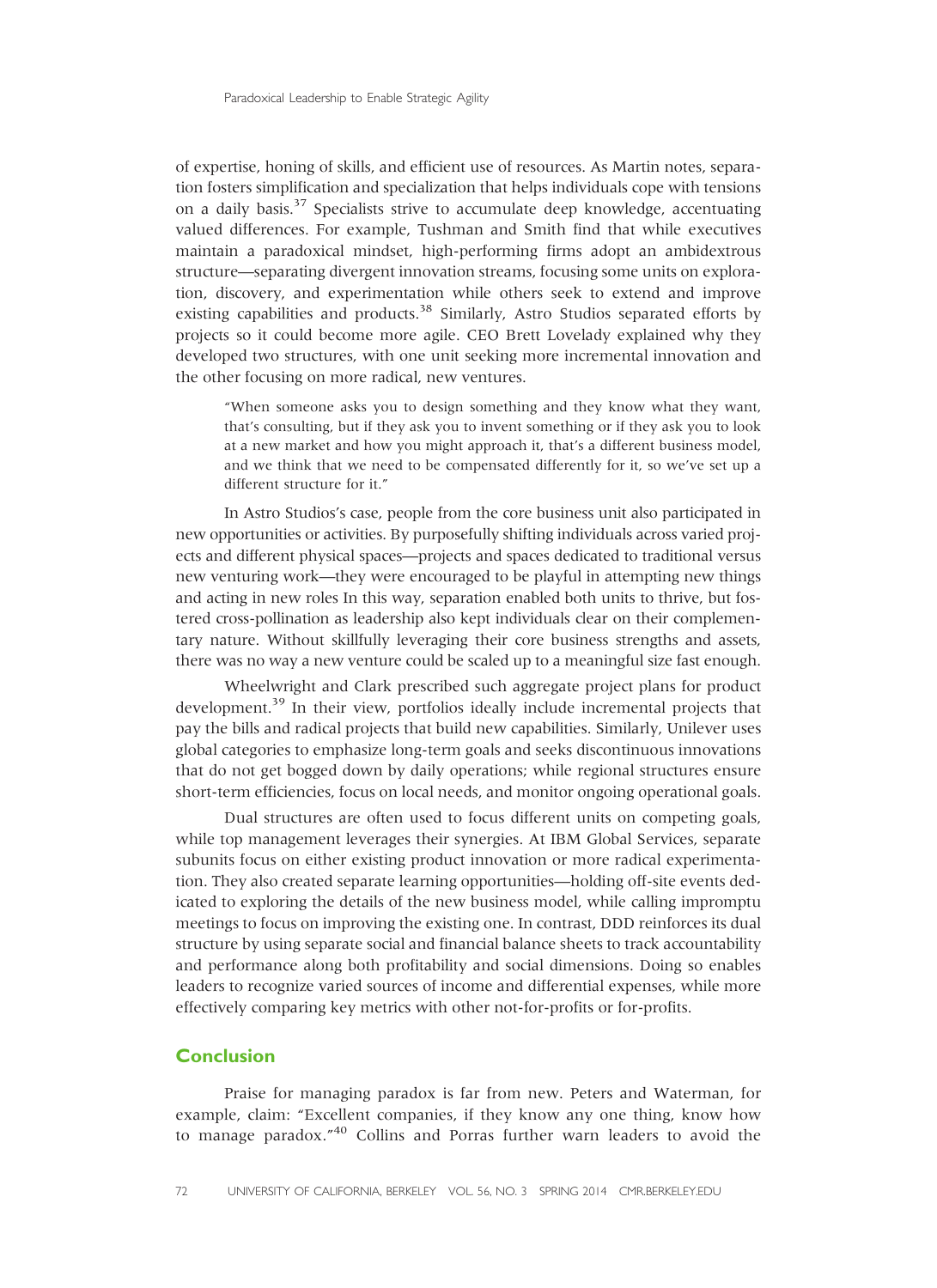"Tyranny of the Or" in favor of the "Genius of the And."<sup>41</sup> More recently, Martin applauds exceptional leaders for their abilities to use integrative thinking, accommodating opposing ideas, issues, or demands in more productive and creative solutions.<sup>42</sup>

We encourage leaders to view strategic agility as a continuous balancing act as they work through competing demands simultaneously. In practical terms, leaders must encourage "paradoxical thinking," in which a tension is identified, its contradictory elements and their links are explored, and new insights into existing problems are reached. Once managers understand and accept contradictions, they are more likely to embrace tensions and benefit from them. Further, we recommend remaining wary of mismanaging paradox, avoiding the potential for anxiety to foster defensiveness and counterproductive responses that inhibit fast-paced and adaptable decision making. Lastly, none of the companies we studied could sustain their industry leadership without flawless execution, focusing units and efforts separately on opposing demands, and an integrating both/and vision that guides ongoing decision making to enable short-term successes and long-term sustainability.

While we have focused on top management, these case studies demonstrate that paradoxical leadership occurs at various levels and through diverse practices. All five firms showcase the importance to top managers modeling paradox management and setting a paradoxical vision. Yet their efforts can help paradoxical leadership permeate the firm to enable strategy implementation and ongoing agility. From board members at Digital Data Divide, to middle managers within Lego, to regional managers in Unilever, leaders can proactively seek out strategic tensions and apply more creative, both/and thinking to meet competing demands and leverage their synergistic potential.

## APPENDIX 1 How the Research was Carried Out

For over a decade, we studied firms that have proven exceptional in their ability to meet competing demands. Given this focus, we applied a multi-method, qualitative research design, sampling five exemplary firms—Astro Studios, Digital Divide Data, IBM Global Services Canada, Lego, and Unilever—operating in a diverse range of industries.

We conducted the case studies in two phases. The first four cases (research conducted from 1999-2010) sought to build a framework of insights by applying highly intensive, inductive research, including extended periods of observations. Given the robust commonalities across the four cases, we then collected data in a fifth firm, Unilever (research conducted from 2010-2012), to gauge whether these paradoxical leadership practices translated to a large, multinational firm. While our research focused on top management, for all cases, we used varied methods and data sources to provide insights that we triangulated with the data obtained from executive interviews (Table 1 summarizes included interviews, observations, and archival material). Findings presented in this article drew from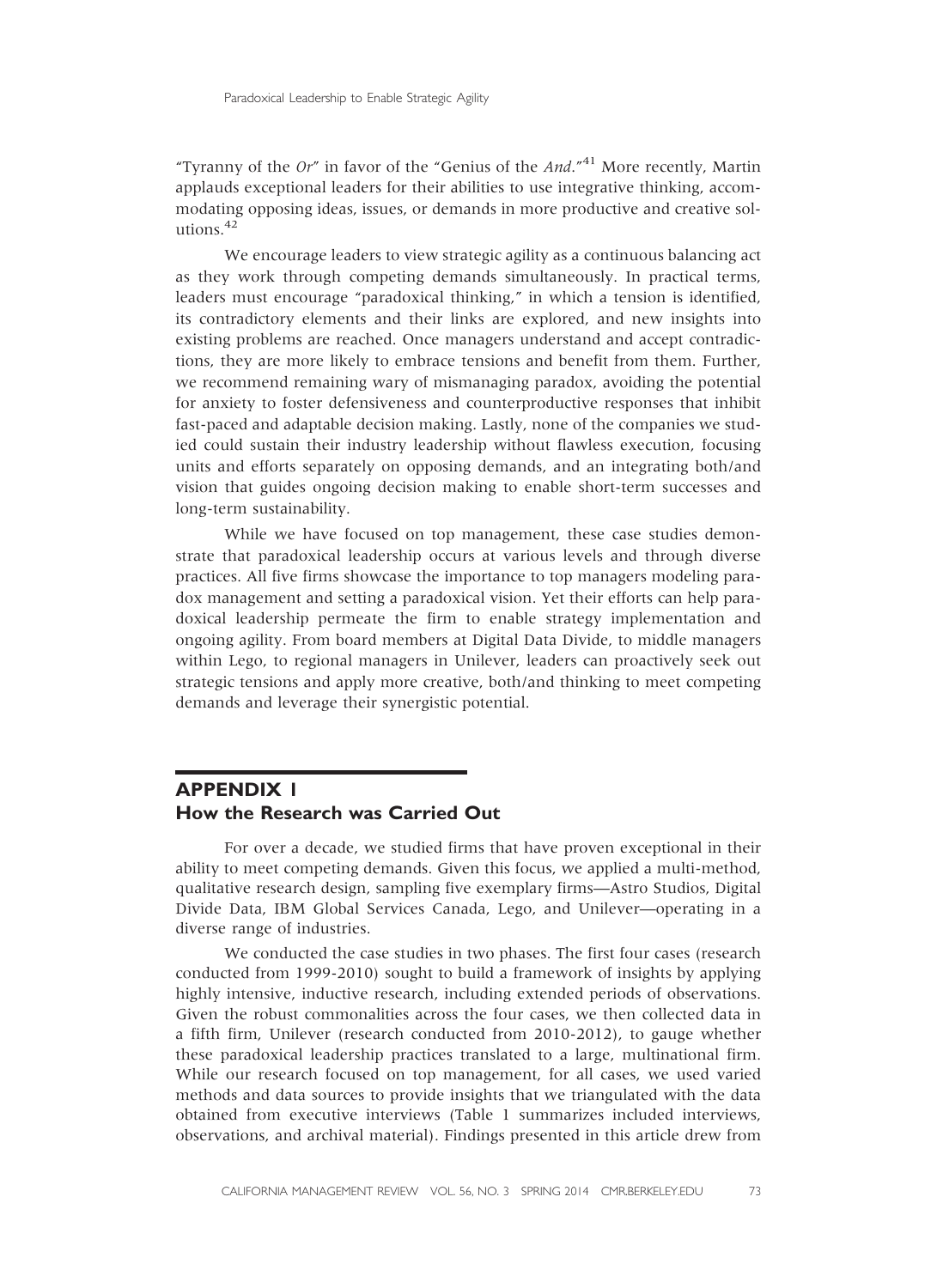a grounded theory approach consistent with those suggested by qualitative researchers in management and strategy.<sup>43</sup>

Our research process involved a rigorous approach to data collection and analysis. In the first phase, for the initial four cases, we conducted semi-structured interviews with CEOs and managers. The interviews began with broad questions that enabled the informants to present the material in their own terms. Given our inductive aims, we encouraged informants to wander freely in their answers and probed whenever possible. Our interview protocol evolved systematically.<sup>44</sup> The study began with broad research aims, seeking to identify leadership practices that enable these firms to identify and manage strategic tensions. Then, as data collection and analysis unfolded, our interviews became increasingly focused (see Executive Interview Protocol below for illustrative questions). We then analyzed secondary data obtained from varied sources, including industry reports and internal documents. Before each visit, we gathered articles and web material related to that firm. During the visit, we also collected documents produced by the firm, such as employee handbooks and press releases. Finally, informal, non-participant observations were made during site visits, providing greater insights into daily practices within the work environment. The findings were then validated by feedback meetings with the most significant respondents, aiding triangulation across data sources and analytical methods. For phase two, the final, Unilever case, we followed a similar, but more focused approach, beginning by applying the executive interview protocol developed through the previous cases with CEO Paul Polman. We then analyzed firm documents, and visited two operations to learn from middle managers whether and how his paradoxical vision and practices extended to regional efforts. As with previous cases, we concluded by sharing findings with Paul Polman for validation and additional details.

Given our focus on exemplary firms, seeking to learn from their paradoxical leadership practices, we encourage future research to compare these findings to practices in alternative settings. These five firms excel at meeting competing demands simultaneously, raising the need for studies of organizations that focus on more specialized demands or that perform at lower levels. Such comparisons would enrich understandings of strategic agility, its varied mechanisms, contingencies, and resulting outcomes.

#### Executive Interview Protocol (Indicative Questions)

- 1. How do you (or how do you help others at your company) avoid feeling paralyzed or frustrated by tensions and enable more effective both/and solutions?
- 2. Tensions (e.g., formal planning and responsiveness) are often considered to be problematic. Yet many high performers view tensions as opportunities.
	- a. How do you turn tensions into positive energy?
	- b. Can you provide an example of a tension that is vital to achieving high performance at your company?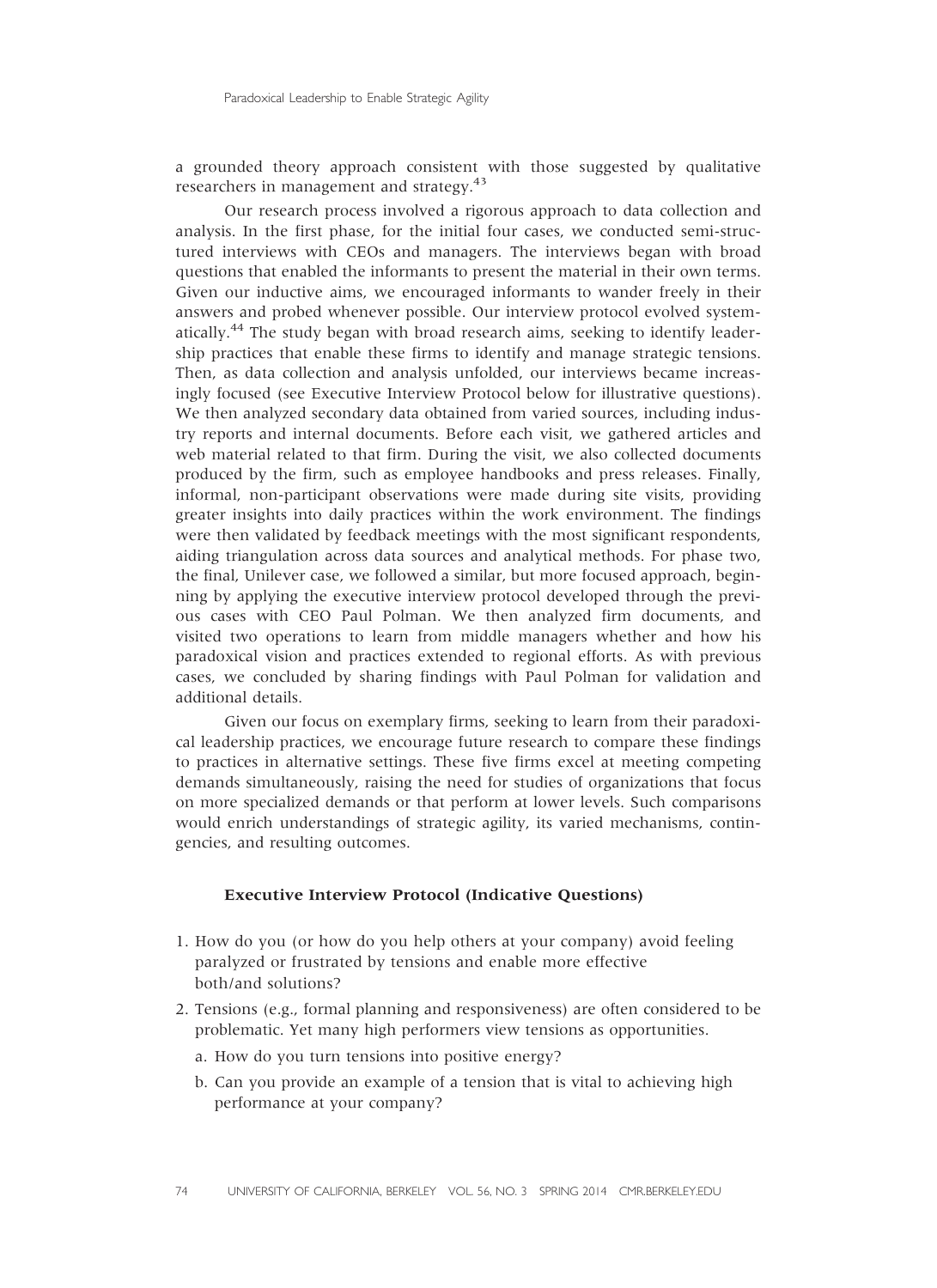- 3. How do you help others move from an either/or mentality (decisions as tradeoffs or compromises) toward more paradoxical thinking?
	- a. How do you encourage paradoxical thinking, even deliberately stressing tensions during decision making to encourage better, more creative results?
- 4. One risk when dealing with tensions is that they can raise anxiety, cause defensiveness and frustrate effective decision making? How do you help others work through such discomfort so that they can manage paradoxes?
- 5. At your company, how do your strategy, values and/or vision encompass paradoxes?
	- a. For example, how do you provide a strategy that is clear yet recognizes competing demands?
	- b. How does your culture further support both/and thinking?

#### **Notes**

- 1. Yves Doz and Mikko Kosonen, "The Dynamics of Strategic Agility: Nokia's Rollercoaster Experience," California Management Review, 50/3 (Spring 2008): 95.
- 2. Mie Augier and David J. Teece, "Reflections on (Schumpeterian) Leadership: A Report on a Seminar on Leadership and Management Education," California Management Review, 47/2 (Winter 2005): 114-136.
- 3. See Mike Tushman, David Kiron, and Wendy Smith, "IBM Canada: Global Services," Harvard Business School Case Study, 2003.
- 4. See Doz and Kosonen (2008), op. cit.; Yves Doz and Mikko Kosonen, "Embedding Strategic Agility: A Leadership Agenda for Accelerating Business Model Renewal," Long Range Planning, 43/2-3 (April 2010): 370-382.
- 5. Existing research offers insights into varied forms of organizational tensions. Complexity studies, for instance, stresses the need for leadership to apply diverse, even contradictory behaviors to meet competing demands (e.g., Daniel R. Denison, Robert Hooijberg, and Robert E. Quinn, "Paradox and Performance: Toward a Theory of Behavioral Complexity in Managerial Leadership," Organization Science, 6/5 (1995): 524-540). Ambidexterity research offers structural and cultural means of managing tensions between exploration and exploitation tensions (e.g., Justin J.P. Jansen, Dusya Vera, and Mary Crossan, "Strategic Leadership for Exploration and Exploitation: The Moderating Role of Environmental Dynamism," The Leadership Quarterly, 20/1 (February 2009): 5-18). Likewise, dualities theory depicts tensions between action and structure, for example, as mutually enabling (e.g., Anthony Giddens, The Constitution of Society: Outline of the Theory of Structuration (London: MacMillan, 1984)).
- 6. Wendy K. Smith and Marianne W. Lewis, "Toward a Theory of Paradox: A Dynamic Equilibrium Model of Organizing," Academy of Management Review, 36/2 (April 2011): 381-403.
- 7. For a more extensive review of organizational paradoxes, see Marianne W. Lewis, "Exploring Paradox: Toward a More Comprehensive Guide," Academy of Management Review, 25/4 (October 2000): 760-776; Marshall Poole and Andrew Van de Ven, "Using Paradox to Build Management and Organization Theories," Academy of Management Review, 14/4, (October 1989): 562-578.
- 8. Wendy Smith, Andy Binns, and Michael Tushman "Complex Business Models: Managing Strategic Paradox Simultaneously," Long Range Planning, 43/2-3 (2010): 448-461.
- 9. Paul Adler, Barbara Goldoftas and David Levine, "Flexibility vs. Efficiency? A Case Study of Model Changeovers in the Toyota Product System," Organization Science, 10/1 (January/February 1999): 43-68; Hirotaka Takeuchi, Emi Osono, and Norihiko Shimizu, "The Contradictions that Drive Toyota's Success," Harvard Business Review, 86/6 (June 2008): 96-104.
- 10. Doz and Kosonen (2008), op. cit.
- 11. For studies of contradictory demands see Karl Weick, Kathleen Sutcliffe and David Obstfeld, "Organizing for High Reliability: Processes of Collective Mindfulness," in Robert. I. Sutton and Barry M. Staw, eds., Research in Organizational Behavior, 21 (Stamford, CT: JAI Press, 1999), pp. 81-123; Giovanni Gavetti and Daniel Levinthal, "Looking Forward and Looking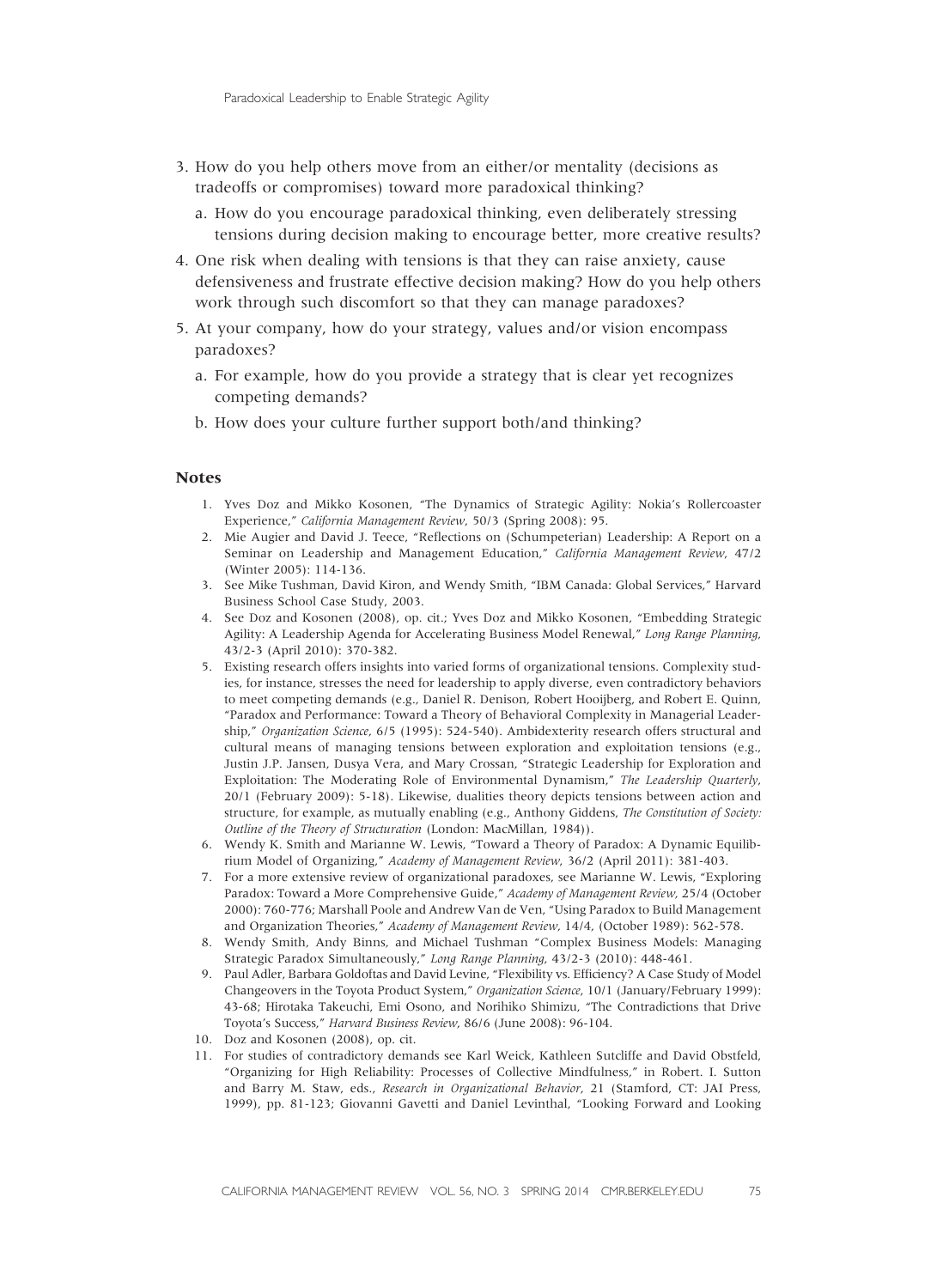Backward: Cognitive and Experiential Search," Administrative Science Quarterly, 45/1 (March 2000): 113-137; Nitin Nohria and Michael Beer, "Cracking the Code of Change," Harvard Business Review, 78/3 (May/June 2000): 133-141.

- 12. Doz and Kosonen (2008), op. cit., p. 96.
- 13. Kathleen Eisenhardt, "Making Fast Strategic Decisions in High-Velocity Environments," Academy of Management Journal, 32/3 (September 1989): 543-576.
- 14. See Smith and Lewis (2011), op. cit., for deeper examination of paradox and related terms.
- 15. The opposing, yet interwoven nature of paradox is similar to that of dualities. Yet duality theory (e.g., Giddens (1984), op. cit.) addresses social systems as dynamic processes, such as action enacting structure, while structure provides the guides for action. In contrast, paradox theory focuses on competing demands, seeking to attend to each side of the tension as well as their interdependence and thereby meet both demands simultaneously.
- 16. For example, see Constantine Andriopoulos and Marianne W. Lewis, "Exploitation-Exploration Tensions and Organizational Ambidexterity: Managing Paradoxes of Innovation," Organization Science, 20/4 (July/August 2009): 696-717; Jansen et al. (2009), op. cit.
- 17. Anil Gupta, Ken Smith, and Christina Shalley, "The Interplay between Exploration and Exploitation," Academy of Management Journal, 49/4 (August 2006): 693-706.
- 18. For example, see Wendy Smith and Mike Tushman, "Managing Strategic Contradictions: A Top Management Model for Managing Innovation Streams," Organization Science, 16/5 (September/October 2005): 522-536.
- 19. Andriopoulos and Lewis, (2009), op. cit.
- 20. I.L. Janis, Groupthink (Boston, MA: Houghton-Mifflin, 1982).
- 21. Deborah Dougherty, "Interpretive Barriers to Successful Product Innovation in Large Firms," Organization Science, 3/2 (May 1992): 179-202.
- 22. Gupta et al. (2006), op. cit.
- 23. Gupta et al. (2006), op. cit.
- 24. Kim Cameron and Robert Quinn, Organizational Paradox and Transformation (Cambridge, MA: Ballinger Publishing, 1988) provides a collection of works stressing the link between managing paradox and sustaining high performance.
- 25. Roger Martin, The Opposable Mind: Winning Through Integrative Thinking (Boston, MA: Harvard Business School Publishing, 2009).
- 26. Martin (2009), op cit., p. 25.
- 27. Barney Glaser and Anselm Strauss, The Discovery of Grounded Theory: Strategies for Qualitative Research (New York, NY: Aldine, 1967); Matthew Miles and Michael Huberman, Qualitative Data Analysis (Thousand Oaks, CA: Sage, 1994).
- 28. Lotte S. Lüscher and Marianne W. Lewis, "Organizational Change and Managerial Sensemaking: Working Through Paradox," Academy of Management Journal, 51/2 (April 2008): 221-240.
- 29. Homa Bahrami and Stuart Evans, "Super-Flexibility for Real-Time Adaptation: Perspectives from Silicon Valley," California Management Review, 53/3 (Spring 2011): 21-39.
- 30. Amy C. Edmonson, "Strategies for Learning from Failure," Harvard Business Review, 89/4 (April 2011): 48-55.
- 31. Rosabeth Moss Kanter, Confidence: How Winning Streaks and Losing Streaks Begin and End (New York, NY: Crown Business, 2004).
- 32. Martin (2009), op. cit.
- 33. James C. Collins and Jerry I. Porras, Built to Last: Successful Habits of Visionary Companies (New York, NY: HarperCollins, 1994).
- 34. Michael L. Tushman and Wendy K. Smith, "Innovation Streams, Organization Designs, and Organizational Evolution," in M.L. Tushman and P. Anderson, eds., Managing Strategic Innovation and Change (New York, NY: Oxford University Press, 2004), pp. 2-17.
- 35. Smith and Lewis (2011), op. cit.
- 36. Smith and Lewis (2011), op. cit.
- 37. Martin (2009), op. cit.
- 38. Tushman and Smith (2004), op. cit.
- 39. Steven C. Wheelwright and Kim B. Clark, Revolutionizing Product Development (New York, NY: Free Press, 1992).
- 40. Thomas J. Peters and Robert H. Waterman, Jr., In Search of Excellence: Lessons from America's Best-Run Companies (New York, NY: Warner Books, 1982), p. 91
- 41. Collins and Porras (1994), op. cit., p. 44.
- 42. Martin (2009), op. cit.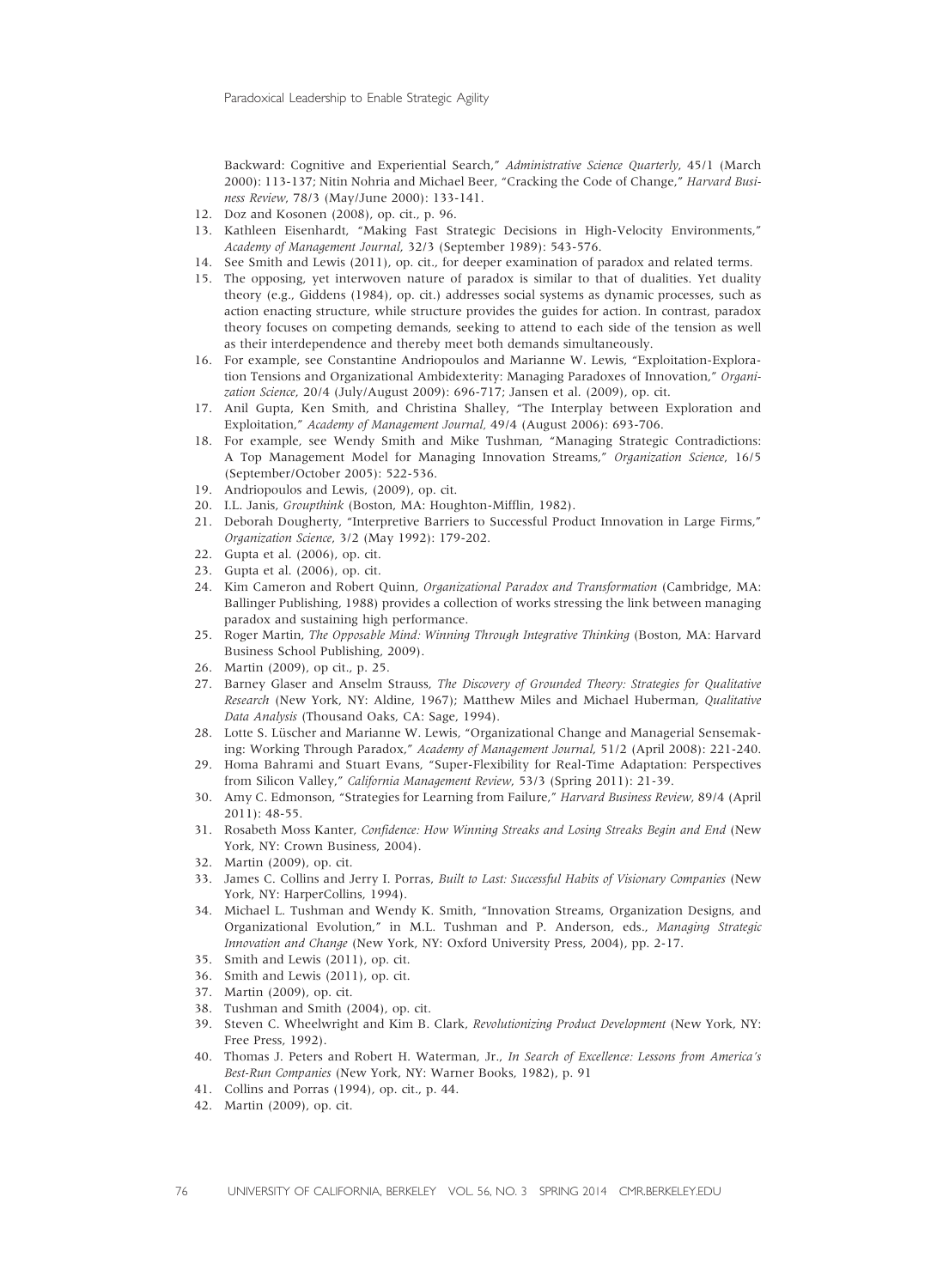Paradoxical Leadership to Enable Strategic Agility

- 43. Barney Glaser and Anselm Strauss, The Discovery of Grounded Theory: Strategies for Qualitative Research (New York, NY: Aldine, 1967); Miles and Huberman (1994), op. cit.
- 44. Glaser and Strauss, op. cit.

California Management Review, Vol. 56, No. 3, pp. 58–77. ISSN 0008-1256, eISSN 2162-8564. © 2014 by The Regents of the University of California. All rights reserved. Request permission to photocopy or reproduce article content at the University of California Press's Rights and Permissions website at http://www.ucpressjournals.com/reprintinfo.asp. DOI: 10.1525/cmr.2014.56.3.58.